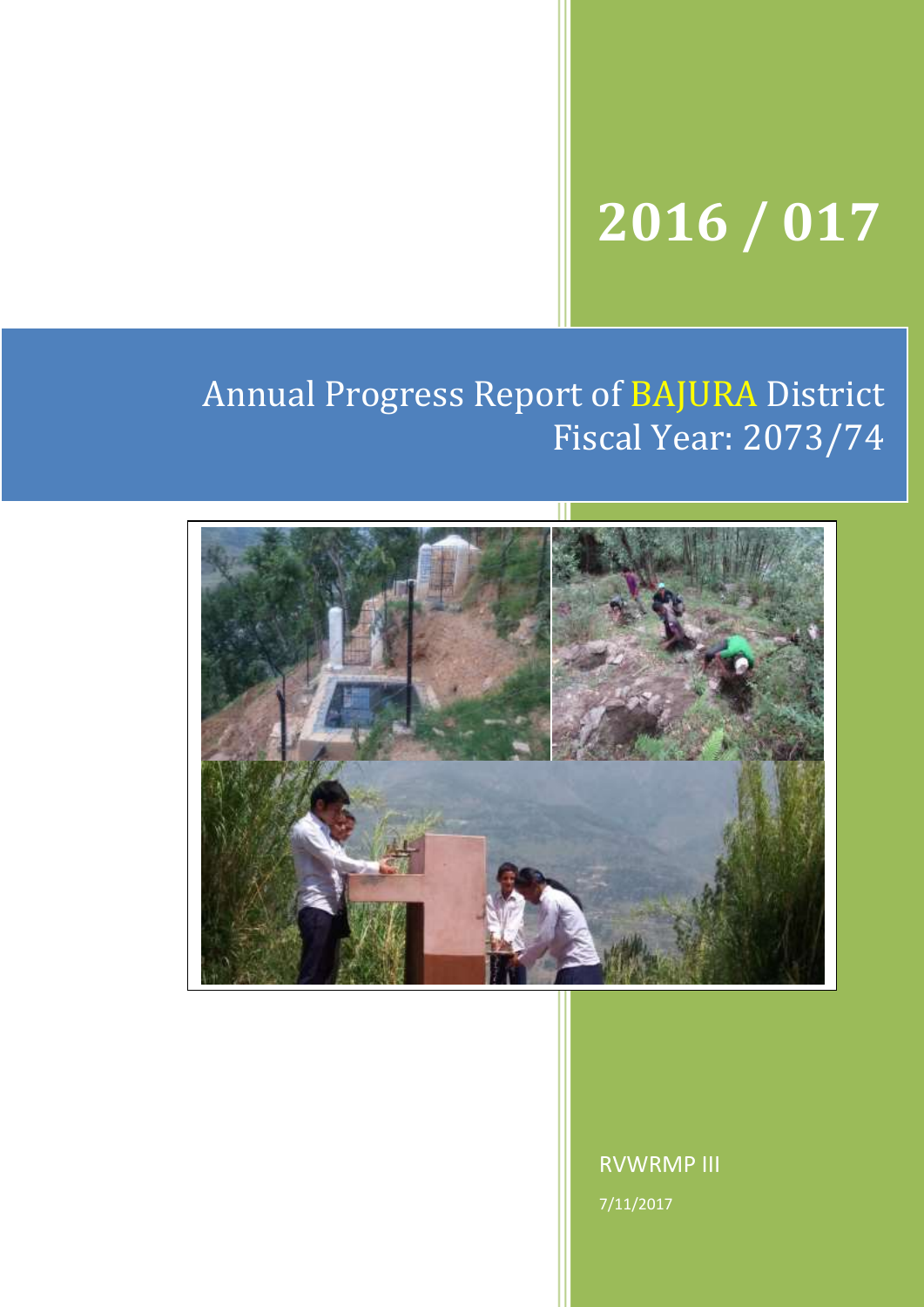

<span id="page-1-0"></span>

| <b>Summary</b>                           |                                                         |                        |  |  |  |
|------------------------------------------|---------------------------------------------------------|------------------------|--|--|--|
| <b>District:</b>                         | <b>BAJURA</b>                                           |                        |  |  |  |
|                                          | 1 Srawan 2073 - 31 Ashad 2074                           |                        |  |  |  |
| <b>Reporting Period:</b>                 | 16 July 2016 - 15 July 2017                             |                        |  |  |  |
|                                          | Capital:                                                | NPR. 28,450,740.00     |  |  |  |
| <b>Budget of the Fiscal</b>              | <b>Recurrent:</b>                                       | NPR. 15,000,000.00     |  |  |  |
| Year:                                    | <b>Total Planned Budget:</b>                            | NPR. 43,450,740.00     |  |  |  |
|                                          | GON: NPR.18,000,000.00                                  | GOF: NPR.25,000,000.00 |  |  |  |
|                                          | DCC: NPR. 450,740.00                                    |                        |  |  |  |
|                                          | Capital:                                                | NPR. 38,996,330.01     |  |  |  |
| <b>Released Budget of the</b>            | Recurrent:                                              | NPR. 16167640.32       |  |  |  |
| <b>Fiscal Year:</b>                      | Total Released Budget:                                  | NPR. 55163970.33       |  |  |  |
|                                          | GON: NPR.18,000,000.00                                  | GOF:NPR.36,663,970.33  |  |  |  |
|                                          | DCC: NPR.500,000.00                                     |                        |  |  |  |
|                                          | Capital:                                                | NPR.38,996,330.01      |  |  |  |
| <b>Expenditure of the Fiscal</b>         | Recurrent:                                              | NPR.16,167,640.32      |  |  |  |
| Year:                                    | Total Expenditure:                                      | NPR. 55,163,970.33     |  |  |  |
|                                          | GON: NPR.18,000,000.00                                  | GOF:NPR.36,663,970.33  |  |  |  |
|                                          | DCC: NPR.500,000.00                                     |                        |  |  |  |
| <b>Expenditure % of the</b>              | 137.07%<br>Capital:                                     |                        |  |  |  |
| total budget                             | Recurrent:<br>107.78%                                   |                        |  |  |  |
|                                          | Total:<br>126.96%                                       |                        |  |  |  |
| <b>Justification of more</b>             | Capital:                                                |                        |  |  |  |
| than 3% difference of                    | • The schemes planned under carried over are completed. |                        |  |  |  |
| <b>Budget Versus</b>                     | • Actual cost of scheme is increased than estimated.    |                        |  |  |  |
| <b>Expenditure</b>                       | <b>Recurrent:</b>                                       |                        |  |  |  |
|                                          | • Increased SP's salary & benefits.                     |                        |  |  |  |
| <b>Total Planned Schemes</b>             | 24 Schemes (WS+MUWS-21, Irrgation-3)                    |                        |  |  |  |
| <b>Total Completed</b><br><b>Schemes</b> | 29 schemes (26 WS+MuWS & Irrigation-3)                  |                        |  |  |  |

## **District's Annual Performance Silent Features:**

| Total Households benefiting through water Achieved 100% scheme completion target as      |                                          |  |  |  |
|------------------------------------------------------------------------------------------|------------------------------------------|--|--|--|
| supply schemes are: 13427                                                                | per annual planning.                     |  |  |  |
| Female participation in various CBTs is 43%, 76 HGM formed & trained (55 HGM groups are  |                                          |  |  |  |
| however, the female participation in public                                              | formed & trained in FY02). The total HG  |  |  |  |
| auditing/haring is found more than 50%.                                                  | beneficiaries are 10582.                 |  |  |  |
| 79 people are trained on off-seasonal vegetable                                          | 2 Cooperatives are supported through the |  |  |  |
| farming. Similarly, provided support to<br>project and the OSS of those cooperatives are |                                          |  |  |  |
| establishment of Chaumin ME jointly with                                                 | more than 110%.                          |  |  |  |
| CISDB Bajura.                                                                            |                                          |  |  |  |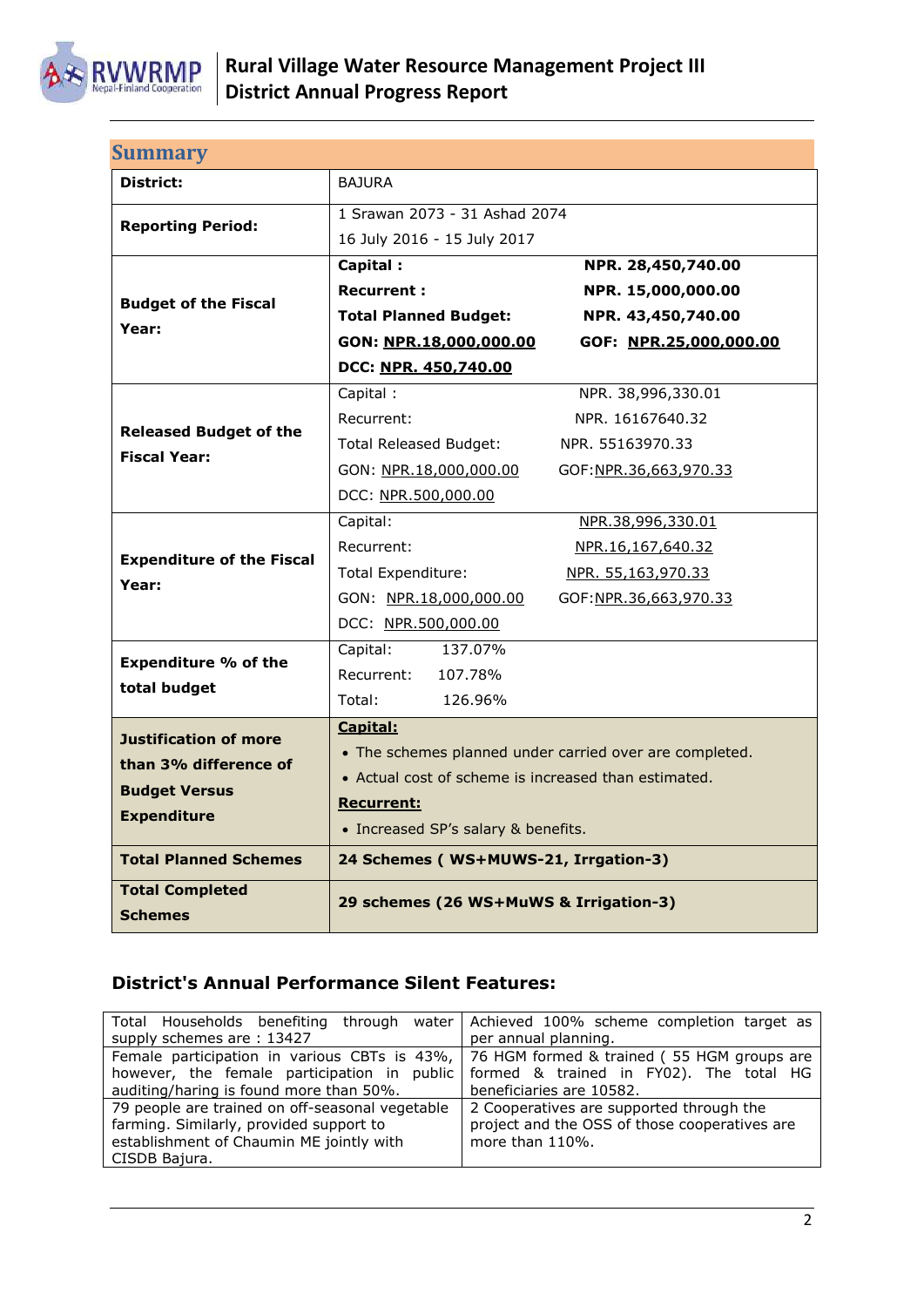

## **Contents**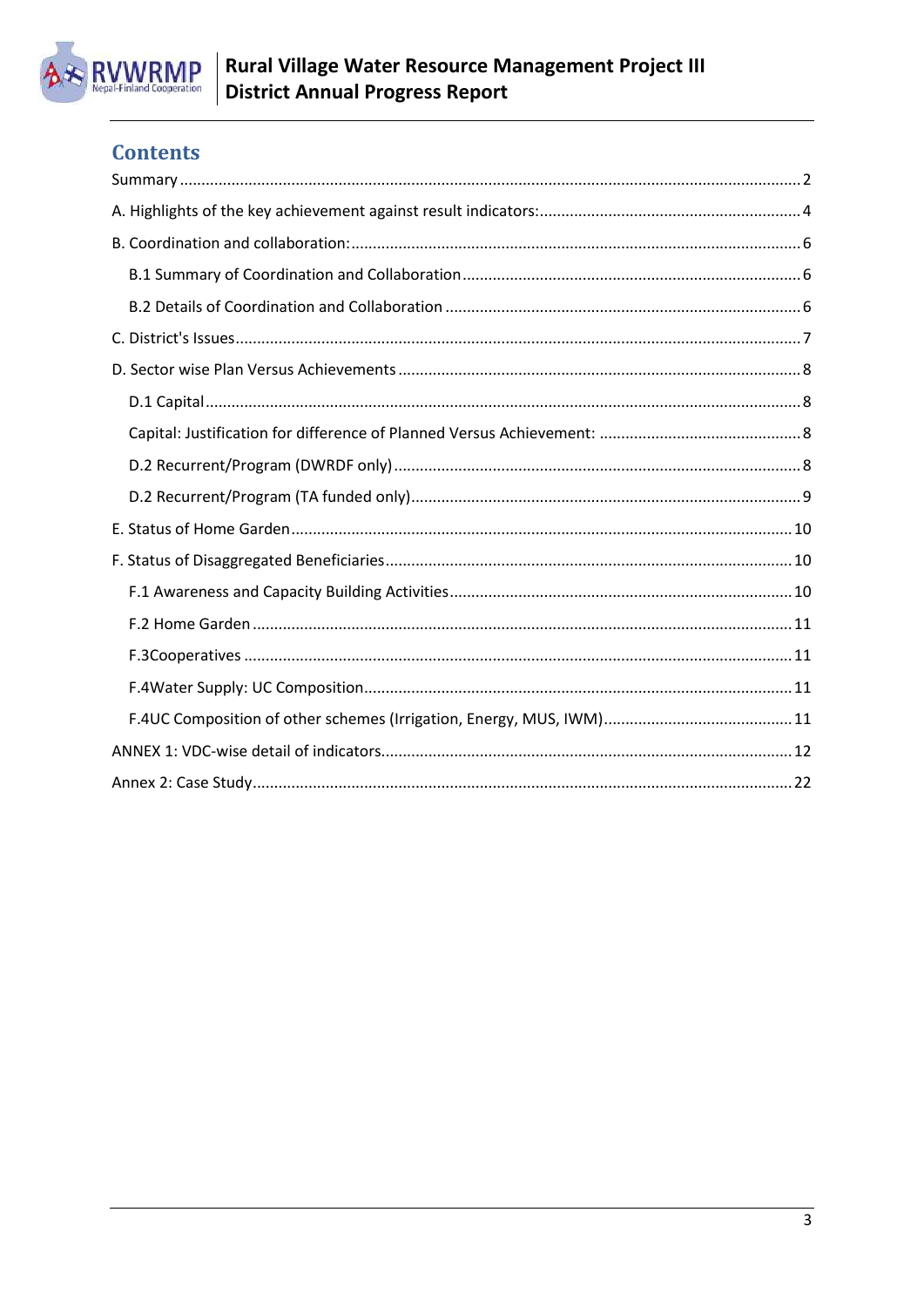

## <span id="page-3-0"></span>**A. Highlights of the key achievement against result indicators:**

Results # 1: Institutionalized community capacity to construct and maintain community managed water supply and adopt appropriate technology and sanitation and hygiene behavior. (WASH)

| Result Indicator                                  | Key achievement     | <b>Issues</b> | Remarks |
|---------------------------------------------------|---------------------|---------------|---------|
| 1.1.: Number of water supply schemes              | 27/28 Schemes       | * Source      |         |
| supported by the Project fund in Phase III        | $(96.42\%)$         | depletion     |         |
| provide improved water supply services            |                     | * Source      |         |
| defined as improved and functional fulfils the    |                     | Conflict      |         |
| QARQ criteria.                                    |                     |               |         |
| 1.2. Number of water supply (WS)                  | 13427 populations   | * Source      |         |
| beneficiaries                                     | are benefiting from | Conflict      |         |
|                                                   | WS.                 |               |         |
| 1.3. Number of water supply schemes               | Out of 27 schemes   |               |         |
| supported by the Project fund in phase III        | of Phase III, WSP   |               |         |
| apply a Water Safety Plan with CCA/DRR            | have been applied   |               |         |
| component.                                        | in 17 schemes.      |               |         |
| 1.4 Percentage of User Committees (UCs) of        | All 37 UCs of       |               |         |
| water supply schemes in the project core          | completed           |               |         |
| VDCs are active and able to maintain service      | schemes are active  |               |         |
| level                                             |                     |               |         |
| 1.5. Key positions (chair, vice chair, secretary, | Female:             |               |         |
| joint secretary and treasurer) in UCs of          | 50%                 |               |         |
| improved water supply schemes in the Project      | Dalits & Janajati = |               |         |
| core VDCs are held by women and by minority       | 17%                 |               |         |
| populations                                       |                     |               |         |
| 1.6. Number of institutions/schools/public        | Total nos, of       |               |         |
| places supported by the project fund with         | school: 68          |               |         |
| disabled and gender-friendly toilets and access   | HW with soap $=$ 39 |               |         |
| to hand washing                                   | (57%)               |               |         |
| 1.7 Drinking water supply schemes in project      | 5 schemes are       |               |         |
| core VDCs have affiliation with cooperative to    | affiliated with     |               |         |
| proliferate their capital                         | Cooperatives.       |               |         |
| 1.8 Menstruating women able to use the toilet     | Overall = $93%$     |               |         |
| in project core VDCs                              | Jukot = $41%$       |               |         |

Result # 2: Improved and sustainable nutrition, food security and sustainable income at community level through water resources based livelihoods development.

| <b>Result Indicator</b>                     | Key achievement   | <b>Issues</b> | Remarks |
|---------------------------------------------|-------------------|---------------|---------|
| 2.1Number of Home Garden Beneficiaries      | WS+MUWS           |               |         |
|                                             | Ben. = 10341      |               |         |
|                                             | $HG$ Ben. $=$     |               |         |
|                                             | 8159(79%)         |               |         |
| 2.2 Percentage of women among home          | Total             |               |         |
| garden training recipients, trainers of     | Participants=2158 |               |         |
| trainers and Lead Farmers                   | Female: 1863      |               |         |
|                                             | (86%)             |               |         |
| 2.3. Percentage of Dalit and other socially | 23.35%            |               |         |
| excluded groups in home garden training.    |                   |               |         |
| 2.5 Families trained in income generating   | 79 people         |               |         |
| activities                                  |                   |               |         |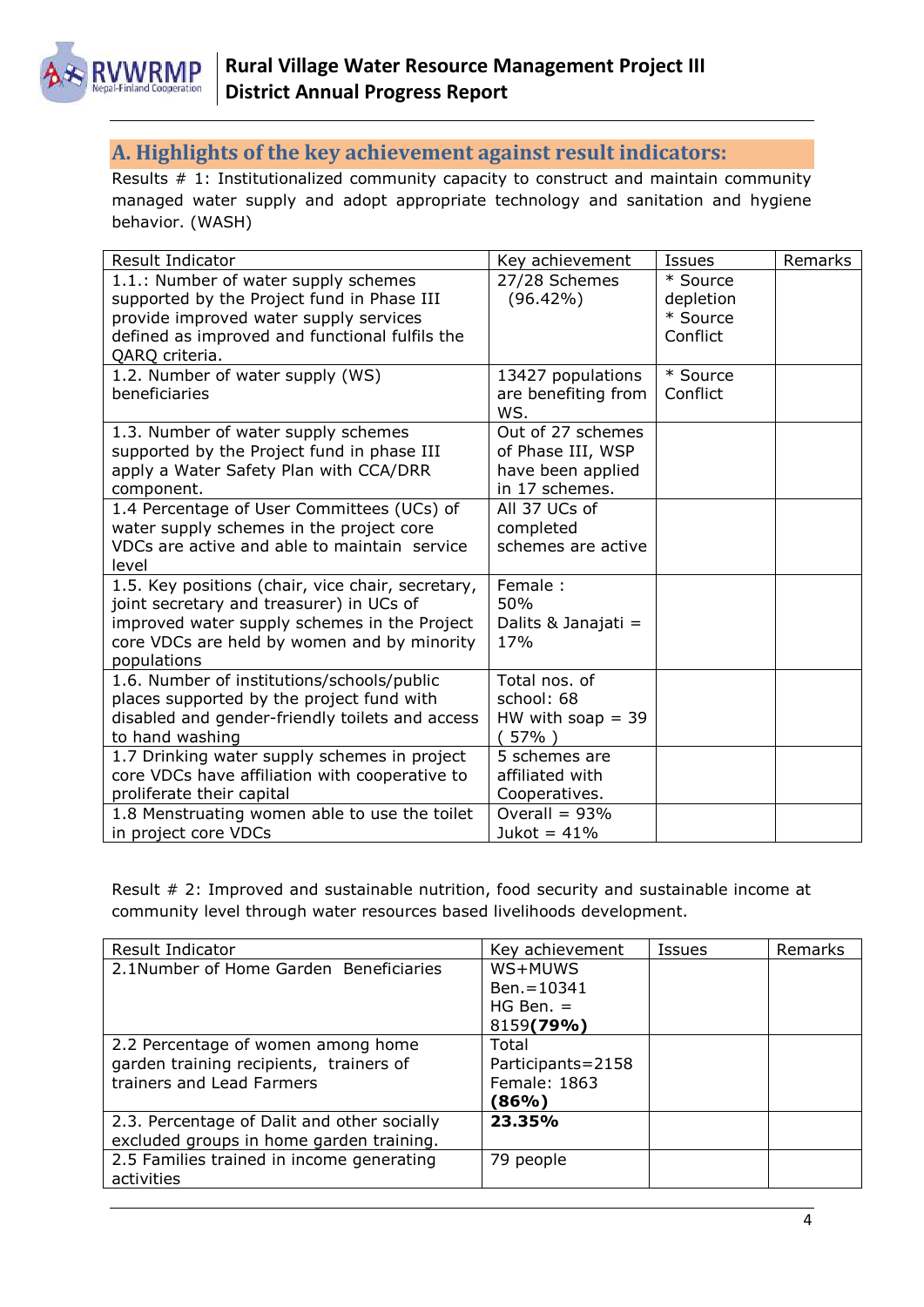

| 2.6 Percentage of leadership posts of project<br>supported cooperatives held by women                                           | Leadership<br>position: 14<br>Held by women:<br>5(36%) |  |
|---------------------------------------------------------------------------------------------------------------------------------|--------------------------------------------------------|--|
| 2.7. Percentage of Multiple Use Systems<br>(MUS) among the RVWRMP supported<br>schemes                                          | <b>3 %</b> (1 MUWS out<br>of 31 schemes)               |  |
| 2.8. Greenhouse gas emissions mitigated by<br>the use of sustainable technologies, e.g.<br>cooking stoves, improved water mills | 325 ICS installed                                      |  |

Result #3: Institutionalized capacity at District level to continue integrated water resources planning and support communities in implementing and maintaining WASH and livelihood activities

| Result Indicator                                                                                                                                                                                 | Key achievement                                                                                      | <b>Issues</b> | Remarks |
|--------------------------------------------------------------------------------------------------------------------------------------------------------------------------------------------------|------------------------------------------------------------------------------------------------------|---------------|---------|
| 3.1. District ownership demonstrated by<br>DDC's contribution to the District Water<br>Resources Development Fund (DWRDF)                                                                        | Rs. 500,000.00 (<br>$1\%$ )                                                                          |               |         |
| 3.3. Mobilization of resources of Cottage and<br>Small Industries Development Board<br>(CSIDB) and District Agriculture Development<br>Office (DADO) for joint activities in the<br>Project VDCs | Total allocation:<br>182,000.00<br>Expenditures :<br>DADO+CSIDB:<br>117,000.00<br>$\epsilon$<br>64%) |               |         |
| 3.4. DWRDF funds are expended against the<br>annual budget                                                                                                                                       | 127% budget has<br>been expended on<br>budgeted.                                                     |               |         |
| 3.5. Necessary technical and administrative<br>support is provided without delays by District<br>Technical Office (DTO), DADO and other<br>relevant offices.                                     | 11 DMC meetings<br>held<br>Schemes monitoring<br>$: 64 \times$                                       |               |         |
| 3.6. Village Development Committees' (VDCs)<br>ownership demonstrated through their<br>contribution to scheme costs                                                                              | 6 % have been<br>expended in<br>schemes from VDCs                                                    |               |         |
| 3.7. Percentage of community contribution in<br>cash and kind towards construction water and<br>irrigation systems, power plants, etc.                                                           | Community<br>contribution in<br>scheme was 24 % (<br>$CASH + Kind)$                                  |               |         |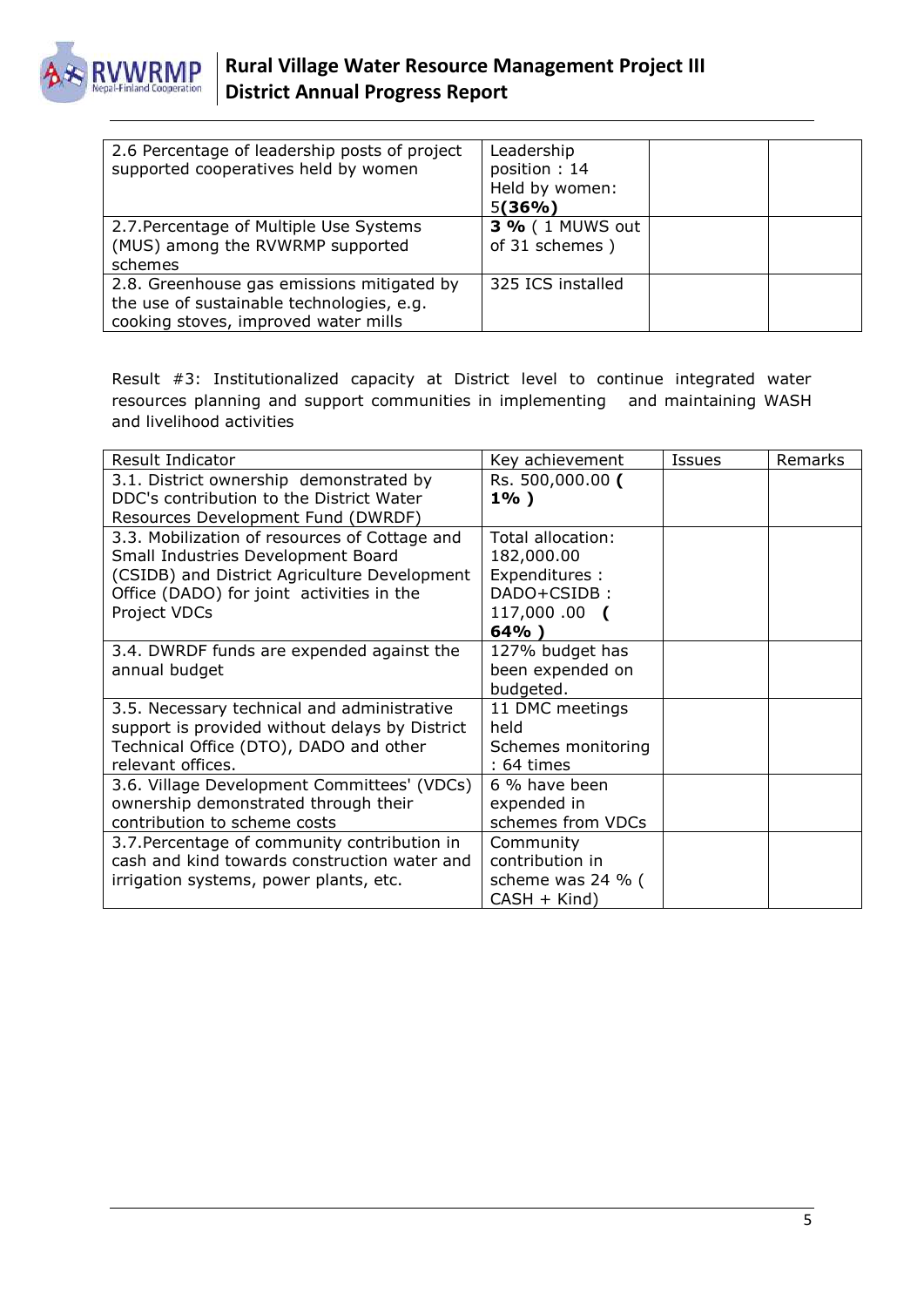

## **B. Coordination and collaboration:**

## **B.1 Summary of Coordination and Collaboration**

| Number of events / activities performed with coordination / collaboration | 2 activities |
|---------------------------------------------------------------------------|--------------|
| Key Organizations involved                                                | DADO & CSIDB |
| Total Budget Expected / Allocated for the events (Excluding DWRDF)        | 182,000.00   |
| Total expenditures with coordination / collaboration (Excluding DWRDF)    | 162,000.00   |
| % of fund utilization                                                     | 64%          |

## **B.2 Details of Coordination and Collaboration**

<span id="page-5-0"></span>

| <b>Performed Activity</b>                            | <b>Organization (coordinated</b><br>collaborated) | <b>Description of the activity</b>                                                   | <b>Type of collaboration</b><br>(Financial / Technical /<br><b>Financial + Technical)</b> | <b>Budget</b><br>allocation<br>(excluding<br>DWRDF, if any) | <b>Expenditure (if</b><br>any) |
|------------------------------------------------------|---------------------------------------------------|--------------------------------------------------------------------------------------|-------------------------------------------------------------------------------------------|-------------------------------------------------------------|--------------------------------|
| Support to establish<br>Chaumin ME at<br>Kuldevmandu | <b>CSIDB</b>                                      | Provided financial support to<br>establishment of Chaumin ME<br>at Bamka Kuldevamndu | Financial                                                                                 | 50,000.00                                                   | 50,000.00                      |
| LRP training                                         | <b>DADO</b>                                       | Facilitation support in the<br>training.                                             | Technical                                                                                 | 142,00.00                                                   | 142,000.00                     |

<span id="page-5-2"></span><span id="page-5-1"></span>Note: please convert technical and material support done by collaborating agencies into cash (tentative form).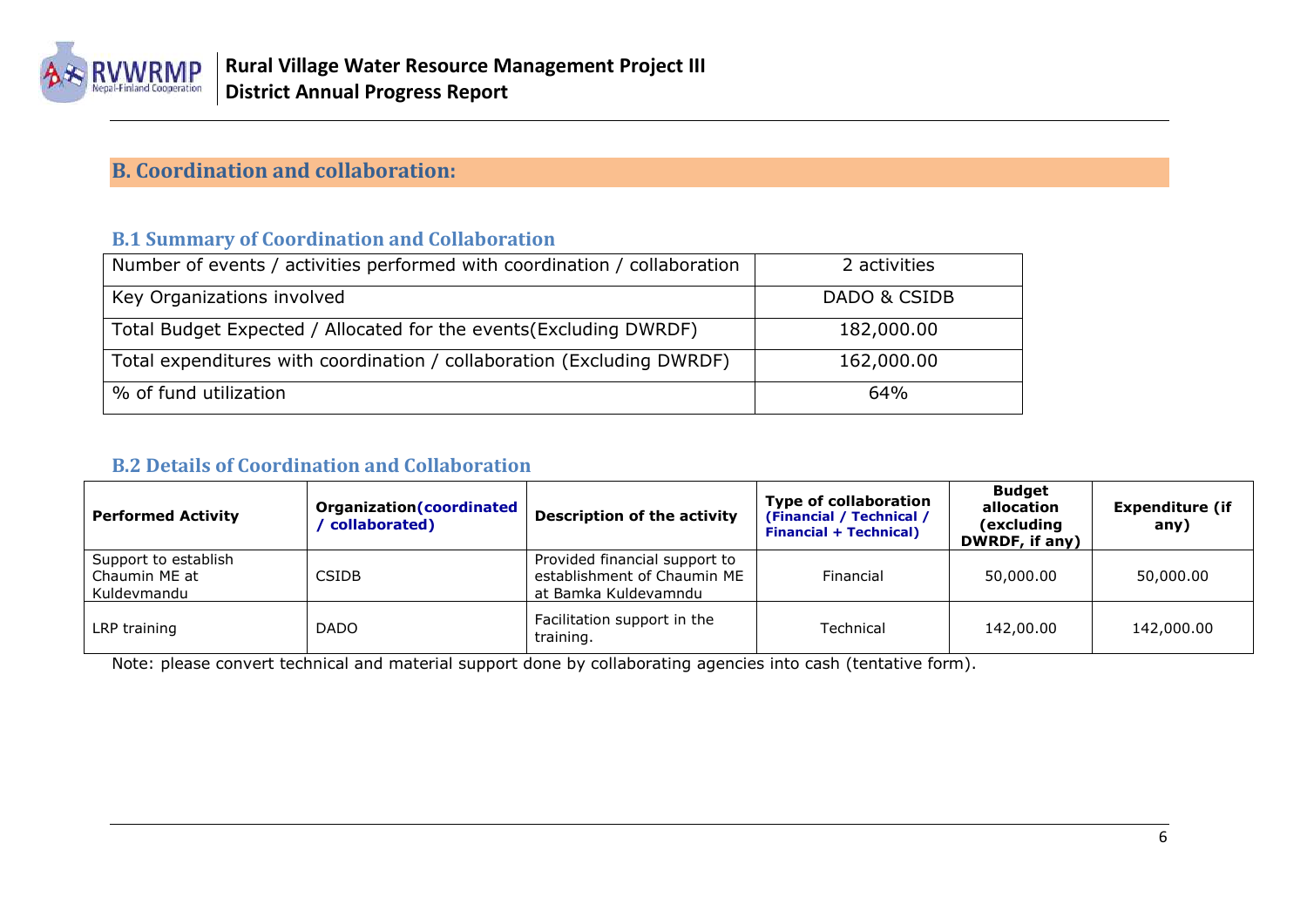

## <span id="page-6-0"></span>**C. District's Issues**

#### C.1: DMC Meeting

| <b>DMC Meetings</b> | Key Issues and<br>Decision | Implementation<br>status | Remarks |
|---------------------|----------------------------|--------------------------|---------|
|                     |                            |                          |         |
|                     |                            |                          |         |
|                     |                            |                          |         |
|                     |                            |                          |         |

## C.2: PSU/PCO Support (Staff):

| <b>Type of Support</b>               | <b>Number</b><br>of visits | <b>Key delivery</b>                                                                                                                                           | Output                                                                                                                                               |
|--------------------------------------|----------------------------|---------------------------------------------------------------------------------------------------------------------------------------------------------------|------------------------------------------------------------------------------------------------------------------------------------------------------|
| 1. Scheme/VDC<br>monitoring          | 2                          | Support to joint<br>monitoring                                                                                                                                | 10 schemes monitoring<br>was completed.                                                                                                              |
| 2. SO/SPs selection                  | $\mathbf{1}$               | Completed SP staffs<br>selection                                                                                                                              | 9 staffs in various<br>positions are selected.                                                                                                       |
| 3. Training/Workshop<br>facilitation | 3                          | • Developed 2<br>cooperatives<br>• MHM workshop was<br>completed<br>• UC/VMW workshop<br>was conducted at Toli                                                | 22 Cooperative<br>members are trained<br>on cooperative<br>management.<br>30 participants from<br>$\bullet$<br>project working VDCs<br>were trained. |
| 4. Bimonthly meeting                 | 3                          | • Orientation on project<br>guidelines/policies<br>• Orientation to the SPs<br>on sustainability of<br>the schemes.<br>• Orientation to the<br>staffs on GESI | All 22 SP staffs are<br>$\bullet$<br>oriented on GESI,<br>Project guidelines<br>and Sustainability.                                                  |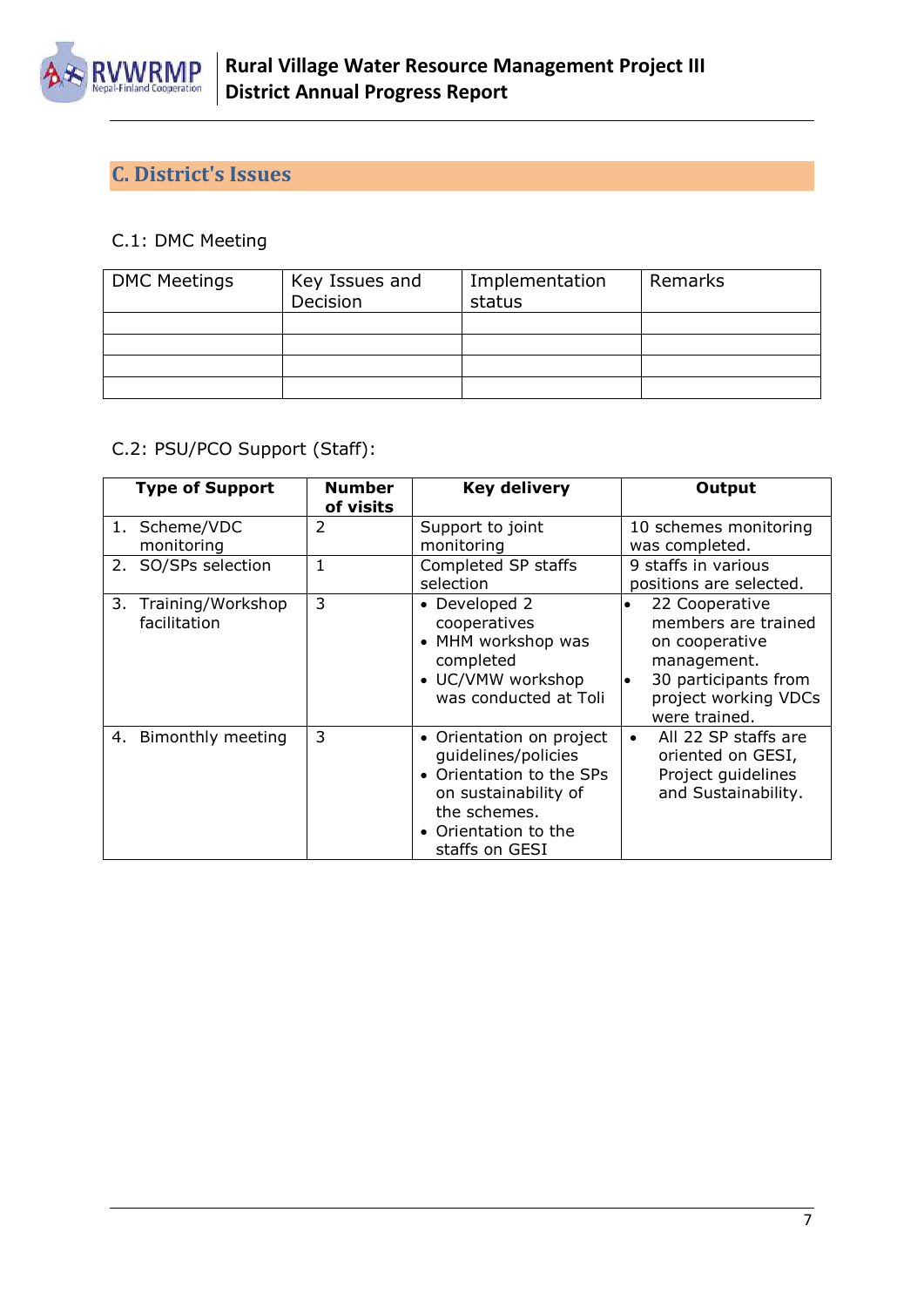

## **D. Sector wise Plan Versus Achievements**

## **D.1 Capital**

| <b>Sector</b> | <b>Scheme Type</b> |                            | Achieved in FY 2073/74<br>Planned for FY 2073/74<br>Plan for coming FY 2074/75 |                            |                                   |                            |                                   |
|---------------|--------------------|----------------------------|--------------------------------------------------------------------------------|----------------------------|-----------------------------------|----------------------------|-----------------------------------|
|               |                    | <b>Number of</b><br>scheme | <b>Number of</b><br>beneficiaries                                              | <b>Number of</b><br>scheme | <b>Number of</b><br>beneficiaries | <b>Number of</b><br>scheme | <b>Number of</b><br>beneficiaries |
| Water         | Gravity            | 26                         | 10474                                                                          | 26                         | 10341                             | 22                         | 11243                             |
| Irrigation    | CI                 |                            | 982                                                                            |                            | 996                               |                            | 1512                              |
|               | <b>NCI</b>         |                            | 54                                                                             |                            | 87                                |                            | 0                                 |
| Energy        | <b>MHP</b>         |                            |                                                                                |                            |                                   |                            | 3978                              |
|               | <b>IWM</b>         |                            |                                                                                |                            |                                   |                            | 300                               |
| Environmental | Household          |                            |                                                                                | 0                          |                                   | 240                        | 1470                              |
| Sanitation    | Sanitation         |                            |                                                                                |                            |                                   |                            |                                   |
|               | <b>ICS</b>         |                            | 1750                                                                           |                            | 1841                              | 4                          | 1800                              |

#### **Capital: Justification for difference of Planned versus Achievement:**

#### **D.2 Recurrent/Program (DWRDF only)**

<span id="page-7-3"></span><span id="page-7-2"></span><span id="page-7-1"></span><span id="page-7-0"></span>

| <b>Capacity Building Heading</b>                                                  | <b>Number of</b><br>event planned | <b>Number of event</b><br>conducted | <b>Plan Vs</b><br>Achievement (%) | <b>Key achievement</b>                                        |
|-----------------------------------------------------------------------------------|-----------------------------------|-------------------------------------|-----------------------------------|---------------------------------------------------------------|
| Awareness/Campaign                                                                | 39                                | 39                                  | 100%                              | 7113 people are participated in<br>awareness campaigns.       |
| Cooperative                                                                       |                                   |                                     | 66%                               | 2 cooperatives executives are trained<br>on cooperative mgmt. |
| District Stakeholders level                                                       |                                   |                                     | 100%                              | 36 district stakeholders are trained on<br>S&H and MHM issues |
| SO/SP Capacity Building                                                           |                                   |                                     | 50%                               | 22 SP staffs are oriented on various<br>thematic contents     |
| Step by Step                                                                      | 186                               | 175                                 | 94%                               | 2561 UC members/beneficiaries are<br>trained on SbS at scheme |
| Technical HR (WASH,<br>Irrigation, MHP: Technical<br>Trainings (VMW, LF, MPN, MLF |                                   |                                     | 100%                              | 3 events (VMW+LRP+MPN) conducted<br>at district level.        |
| <b>WUMP Related</b>                                                               |                                   | $\Omega$                            |                                   |                                                               |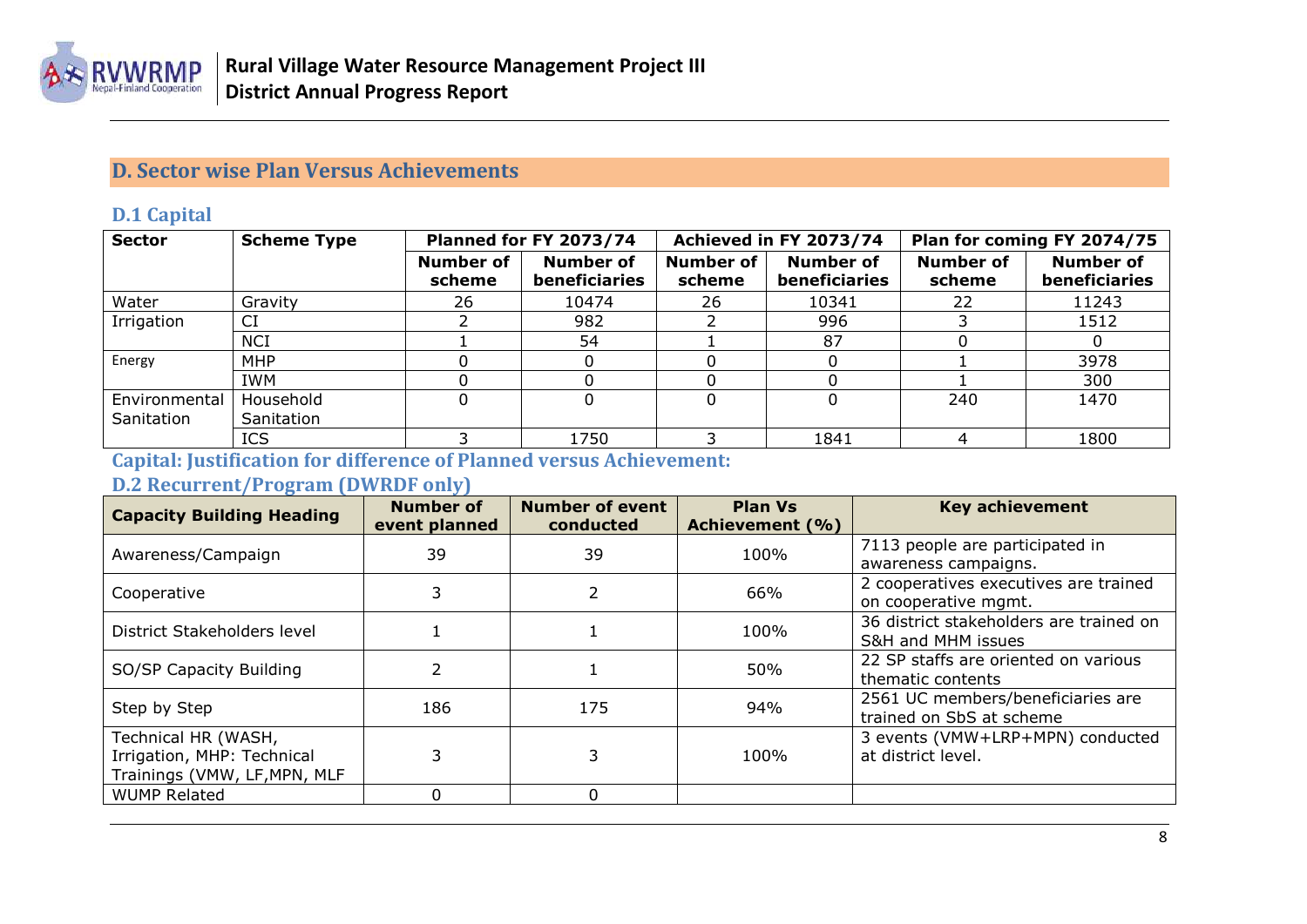

| VDC Stakeholder Level |     | ᆂᆂ  | 91% | VDC stakeholders are trained on<br>WUMP review and VDC level planning<br>meeting. |
|-----------------------|-----|-----|-----|-----------------------------------------------------------------------------------|
| Exposure Visits       |     |     | 50% | 1 event organized for DMC                                                         |
| <b>Total</b>          | 246 | 132 | 94% |                                                                                   |

**Recurrent: Justification for difference of Planned Versus Achievement:**

## **D.2 Recurrent/Program (TA funded only)**

| <b>Capacity Building Heading</b> | <b>Number of event</b><br>planned | <b>Number of event</b><br>conducted | <b>Plan Vs</b><br>Achievement (%) | <b>Key achievement</b> |
|----------------------------------|-----------------------------------|-------------------------------------|-----------------------------------|------------------------|
| Awareness/Campaign               | <b>NA</b>                         |                                     |                                   |                        |
| Cooperative                      |                                   |                                     |                                   |                        |
| District Stakeholders level      |                                   |                                     |                                   |                        |
| SO/SP Capacity Building          |                                   |                                     |                                   |                        |
| Step by Step                     |                                   |                                     |                                   |                        |
| Technical HR (WASH, Irrigation,  |                                   |                                     |                                   |                        |
| MHP: Technical Trainings (VMW,   |                                   |                                     |                                   |                        |
| LF, MPN, MLF, RWJM, etc))        |                                   |                                     |                                   |                        |
| <b>WUMP Related</b>              |                                   |                                     |                                   |                        |
| <b>VDC Stakeholder Level</b>     |                                   |                                     |                                   |                        |
| <b>Exposure Visits</b>           |                                   |                                     |                                   |                        |
| <b>Total</b>                     |                                   |                                     |                                   |                        |

<span id="page-8-0"></span>Note : TA funded activities are reported from PSU ( by sector specialists )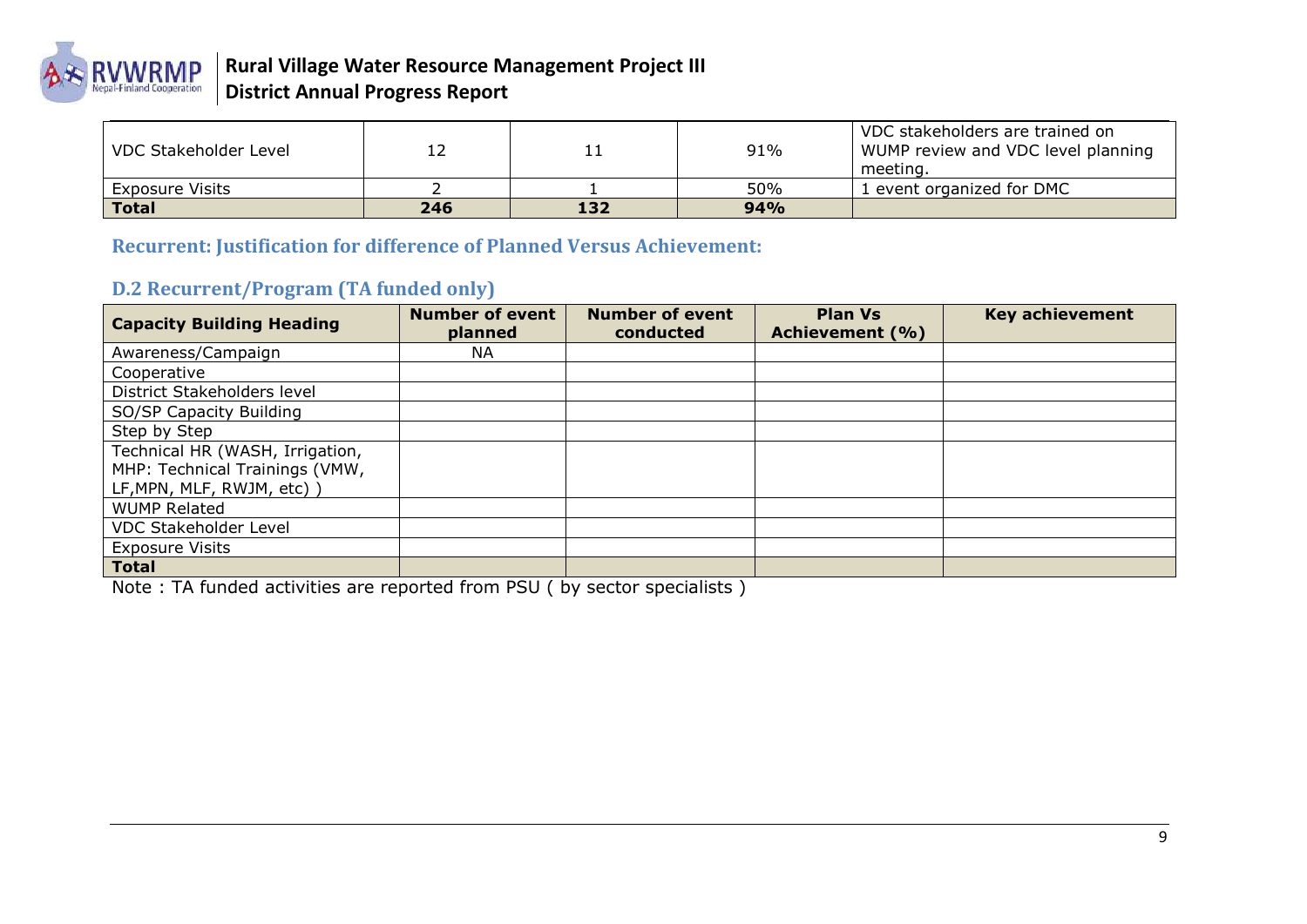

## <span id="page-9-0"></span>**E. Status of Home Garden**

| Name of GP (WN-Ex-<br>VDC)                                   | <b>Number</b><br>of HG up<br>to FY<br>2072/73 | <b>Number of</b><br><b>HHs covered</b><br>by FY<br>2072/73 | Number of<br><b>Home Garden</b><br>developed in FY<br>2073/74 | Number of<br><b>Households</b><br>covered in<br>FY 2073/74 | Number of<br><b>Total</b><br>population<br>covered |
|--------------------------------------------------------------|-----------------------------------------------|------------------------------------------------------------|---------------------------------------------------------------|------------------------------------------------------------|----------------------------------------------------|
| Gaumul GP (WN-1,2,3,<br>Dahakot)                             | 2                                             | 53                                                         | 6                                                             | 147                                                        | 1088                                               |
| Gaumul GP (WN-4,5<br>Manakot)                                | 3                                             | 77                                                         | 9                                                             | 217                                                        | 1543                                               |
| Swamikartik GP (WN-3,<br>Jukot)                              | $\mathcal{P}$                                 | 50                                                         | 7                                                             | 169                                                        | 1158                                               |
| Triveni Municipality<br>(WN-3,4,5, Toli)                     | 4                                             | 116                                                        | 15                                                            | 408                                                        | 2830                                               |
| Triveni Municipality(<br>WN-6,7,8, 9,<br>Kailashmandu)       | 7                                             | 192                                                        | 14                                                            | 358                                                        | 2992                                               |
| Budhiganga Municipality<br>$(WN-4, 5, 6, 7)$<br>Kuldevmandu) | 3                                             | 75                                                         | $\overline{4}$                                                | 103                                                        | 971                                                |
| <b>Total</b>                                                 | 21                                            | 563                                                        | 55                                                            | 1402                                                       | 10582                                              |

## <span id="page-9-1"></span>**F. Status of Disaggregated Beneficiaries**

## <span id="page-9-2"></span>**F.1 Awareness and Capacity Building Activities**

#### **i) Awareness and CB**

| <b>Event</b>                | <b>DF</b> | <b>DM</b> | <b>JF</b>                | <b>JM</b>                | <b>OF</b> | OM   | <b>Total</b> |
|-----------------------------|-----------|-----------|--------------------------|--------------------------|-----------|------|--------------|
| Awareness / Campaign        | 966       | 868       |                          | 0                        | 2648      | 2630 | 7113         |
| Cooperative                 |           | 0         | 0                        | 0                        | 40        | 36   | 77           |
| District Stakeholders level | -         | -         | $\overline{\phantom{0}}$ | $\overline{\phantom{0}}$ |           | 14   | 15           |
| SO/SP Capacity Building     | 0         | 3         | $\overline{\phantom{0}}$ |                          | 3         | 16   | 22           |
| Step by Step                | 276       | 212       | 0                        | 0                        | 914       | 1159 | 2561         |
| <b>WUMP Related</b>         |           |           | -                        |                          |           |      |              |
| VDC Stakeholder Level       | 42        | 43        |                          |                          | 143       | 214  | 442          |
| <b>Exposure Visits</b>      | 0         |           |                          |                          |           | 10   | 13           |
| <b>Total</b>                | 1285      | 1127      | $\bf{0}$                 |                          | 3750      | 4079 | 10243        |

#### **ii) Technical training**

| <b>Name of Technical Training</b> | <b>DF</b> | <b>DM</b> | JF | <b>JM</b> | <b>OF</b> | <b>OM</b> | <b>Total</b> |
|-----------------------------------|-----------|-----------|----|-----------|-----------|-----------|--------------|
| <b>VMW</b>                        |           | 4         |    |           |           | 15        | 21           |
| Local Resource Person - Agri      |           |           |    |           |           |           |              |
| Leader Farmer                     | 3         | 3         |    |           | 8         | 12        | 26           |
| <b>ICS Promoter</b>               | -         | 3         |    |           |           | 26        | 30           |
| Sanitation / Hygiene Triggered    |           |           |    |           |           |           |              |
| Multipurpose Nursery              |           | ว         | 0  | 0         |           | 12        | 14           |
|                                   |           |           |    |           |           |           |              |
|                                   |           |           |    |           |           |           |              |
|                                   |           |           |    |           |           |           |              |
| Total                             |           |           |    |           |           | 65        | 91           |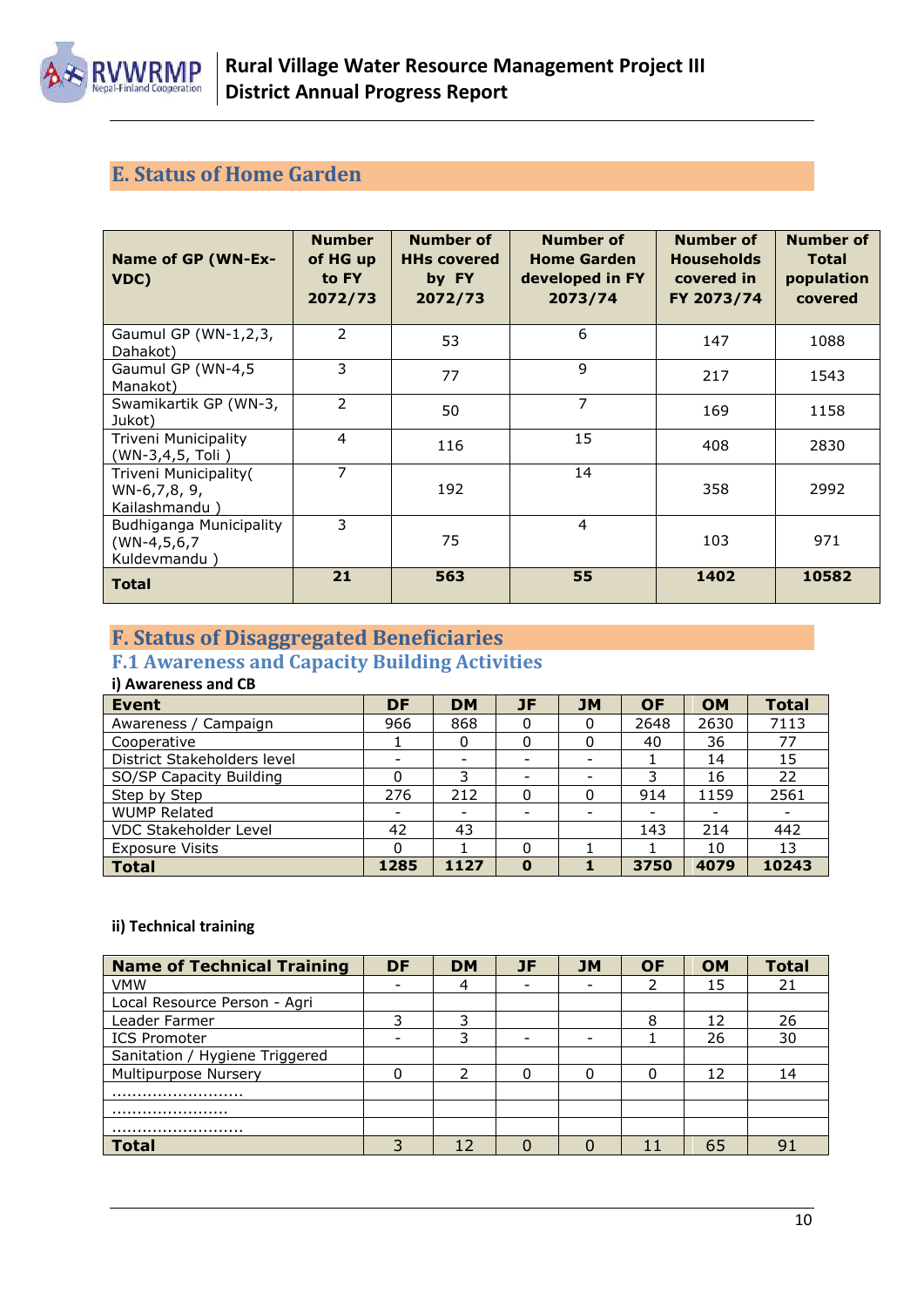

## <span id="page-10-0"></span>**F.2 Home Garden (Training Participants)**

| Name of GP (WN, Ex.VDC)            | <b>DF</b> | <b>DM</b> | JF | <b>JM</b>    | <b>OF</b> | <b>OM</b> | <b>Total</b> |
|------------------------------------|-----------|-----------|----|--------------|-----------|-----------|--------------|
| Goumul GP (1,2,3 Dahakot)          | 24        |           |    | 0            | 150       | 10        | 188          |
| Goumul GP (4,5,6 Manakot)          | 89        |           |    |              | 183       | 13        | 293          |
| Swamikartik (3, Jukot)             | 30        |           |    |              | 177       |           | 215          |
| Triveni Mun (3,4,5 Toli)           | 64        | 12        |    |              | 416       | 31        | 523          |
| Triveni Mun (6,7,8,9 Kailashmandu) | 156       | 22        |    |              | 325       | 70        | 573          |
| Budhiganga Mun (4,5,6,7 Kuldev)    | 68        | 11        |    |              | 85        |           | 173          |
| <b>Total</b>                       | 431       | 57        |    | $\mathbf{o}$ | 1336      | 141       | 1965         |

## <span id="page-10-1"></span>**F.3Cooperatives (Shareholders)**

| Name of cooperative / GP    | <b>DF</b> | <b>DM</b> | JF | <b>JM</b> | <b>OF</b> | <b>OM</b> | <b>Total</b> |
|-----------------------------|-----------|-----------|----|-----------|-----------|-----------|--------------|
| (ex.VDC)                    |           |           |    |           |           |           |              |
| New Vision S&C              | 118       |           | 0  |           | 409       |           | 527          |
| cooperative/Triveni Mun.    |           |           |    |           |           |           |              |
| (Kailashmandu VDC)          |           |           |    |           |           |           |              |
| Janakalyan Multi-purpose    | 138       |           |    |           | 404       |           | 542          |
| Cooperative Ltd. Budhiganga |           |           |    |           |           |           |              |
| Mun. (Kuldevmandu VDC)      |           |           |    |           |           |           |              |
| <b>Total</b>                | 256       |           |    |           | 813       |           | 1069         |

## <span id="page-10-2"></span>**F.4 Water Supply: UC Composition**

Number of scheme / UCs: 26 (FY 2073/74)

| <b>Name of UC's position</b> | DF | <b>DM</b>     | <b>JF</b> | <b>JM</b> | <b>OF</b> | <b>OM</b> | <b>Total</b> |
|------------------------------|----|---------------|-----------|-----------|-----------|-----------|--------------|
| Chairperson                  | 0  | 3             | 0         |           | 2         | 20        | 26           |
| Vice-Chairperson             | 3  |               | 0         | 0         | 15        | 4         | 23           |
| Secretary                    |    | $\mathcal{P}$ | 0         |           | 3         | 19        | 26           |
| Joint Secretary              | 0  | 0             | 0         | 0         |           | 0         |              |
| Treasurer                    | 3  | $\mathcal{D}$ | 0         | 0         | 17        | っ         | 24           |
| Members                      | 15 | 15            | $\Omega$  | 5         | 64        | 59        | 158          |
| <b>Total</b>                 | 22 | 23            | 0         | 7         | 101       | 104       | 257          |

## <span id="page-10-3"></span>**F.4UC Composition of other schemes (Irrigation, Energy, MUS, IWM)**

Number of scheme / UCs: 3 (FY 2073/74)

| <b>Name of UC's position</b> | DF | <b>DM</b> | <b>JF</b> | <b>JM</b> | <b>OF</b> | <b>OM</b> | <b>Total</b> |
|------------------------------|----|-----------|-----------|-----------|-----------|-----------|--------------|
| Chairperson                  |    |           |           |           |           |           |              |
| Vice-Chairperson             |    |           |           |           |           |           |              |
| Secretary                    |    |           | 0         |           |           |           |              |
| Joint Secretary              |    |           |           |           |           |           |              |
| Treasurer                    |    |           | 0         |           |           |           |              |
| Members                      |    |           |           |           |           |           | 11           |
| <b>Total</b>                 |    |           | Ω         | n         |           |           | 23           |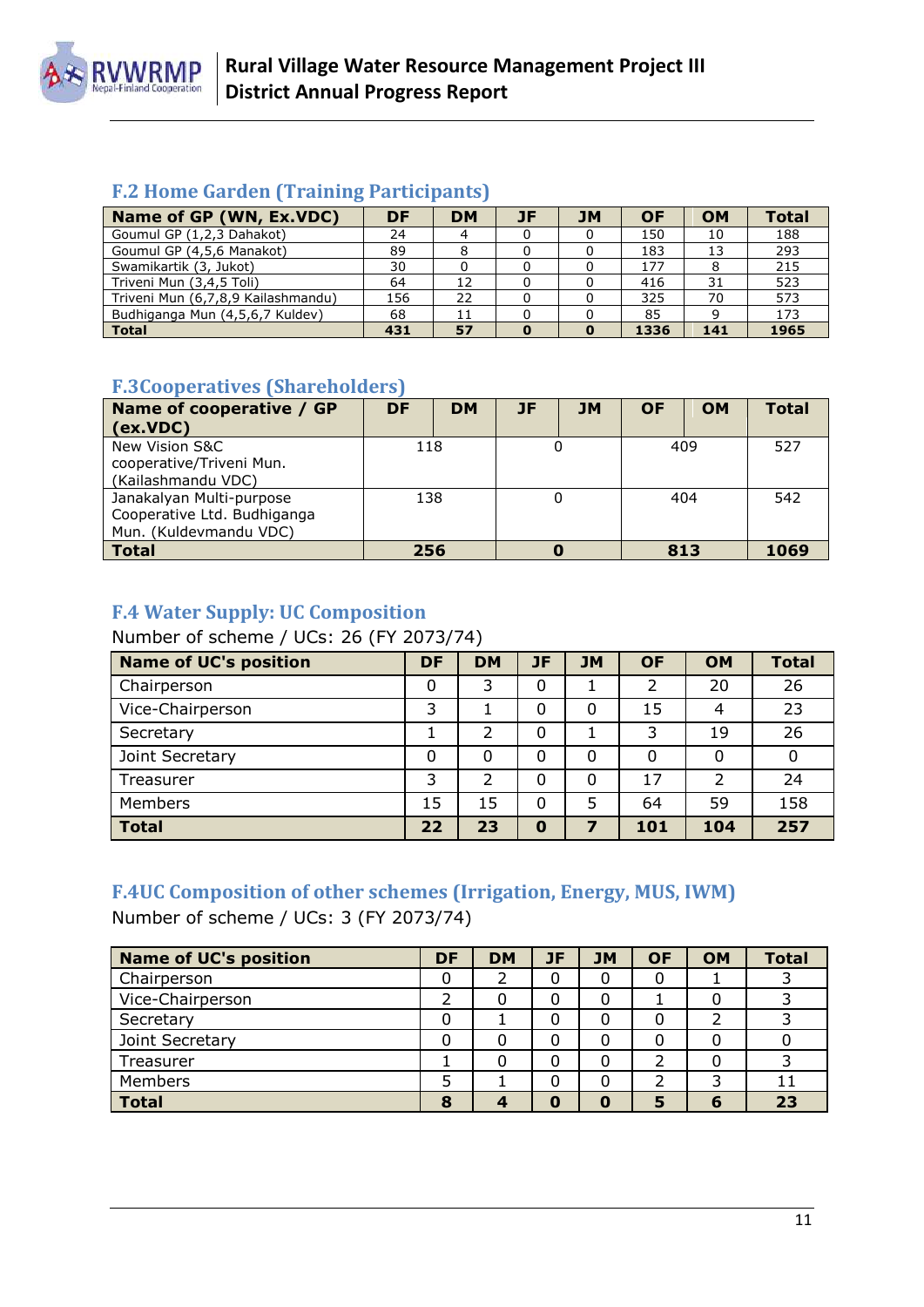

## <span id="page-11-0"></span>**ANNEX 1: VDC-wise detail of indicators**

#### **Table 1: Community contribution on WASH (IPC scheme/activities only)**

| Indicator 1.3      | Gaumul GP<br>(WN-4,5 Ex.<br>Manakot VDC) | Gaumul GP<br>$(WN-1,2,3)$<br>Dahakot VDC) | Shwamikartik<br>GP (WN-3 Ex.<br>Jukot VDC) | <b>Tribeni MP</b><br>(WN-3,4,5 Ex.<br>Toli VDC) | <b>Tribeni MP</b><br>$(WN-6,7,8,9)$<br>Ex.<br>Kailashmandu<br>VDC) | udhiganga MP<br>$(WN-4, 5, 6, 7)$<br>Ex.<br>Kuldevmandu<br>VDC) |
|--------------------|------------------------------------------|-------------------------------------------|--------------------------------------------|-------------------------------------------------|--------------------------------------------------------------------|-----------------------------------------------------------------|
| <b>Total WASH</b>  | 8793331.91                               | 11680369.49                               | 4492892.29                                 | 14489420.53                                     | 12782611.56                                                        | 5525122.45                                                      |
| Investment Cost    |                                          |                                           |                                            |                                                 |                                                                    |                                                                 |
| <b>Actual Cost</b> | 1877649.76                               | 2700171.18                                | 1169522.38                                 | 3055286.02                                      | 3543687.35                                                         | 1287413.09                                                      |
| Contribution       |                                          |                                           |                                            |                                                 |                                                                    |                                                                 |
|                    | 93973.03                                 | 88000.00                                  | 42000.00                                   | 154284.00                                       | 122840.87                                                          | 59575.18                                                        |
| o In Cash          |                                          |                                           |                                            |                                                 |                                                                    |                                                                 |
|                    | 1783676.73                               | 2612171.18                                | 1127522.38                                 | 2901002.02                                      | 3420846.48                                                         | 1227837.91                                                      |
| o In Kind          |                                          |                                           |                                            |                                                 |                                                                    |                                                                 |
| % Cost             |                                          | 23%                                       |                                            |                                                 |                                                                    |                                                                 |
| Contribution       | 21%                                      |                                           | 26%                                        | 21%                                             | 28%                                                                | 23%                                                             |

#### **Table 2: Water supply schemes with WSP (Cumulative)**

| Indicator 1.5                                       | <b>Gaumul GP</b><br>$(WN-4,5)$<br>Ex.<br><b>Manakot</b><br>VDC) | <b>Gaumul GP</b><br>$(WN-1, 2, 3)$<br><b>Dahakot</b><br>VDC) | <b>Shwamikartik</b><br><b>GP (WN-3 Ex.</b><br><b>Jukot VDC)</b> | Tribeni MP (WN-<br>3,4,5 Ex. Toli<br>VDC) | Tribeni MP (WN-<br>6,7,8,9 Ex.<br>Kailashmandu<br>VDC) | <b>Budhiganga MP</b><br>(WN-4,5,6,7 Ex.<br>Kuldevmandu<br>VDC) |
|-----------------------------------------------------|-----------------------------------------------------------------|--------------------------------------------------------------|-----------------------------------------------------------------|-------------------------------------------|--------------------------------------------------------|----------------------------------------------------------------|
| Number of water<br>supply scheme<br>implemented     | 5                                                               | 6                                                            | 3                                                               | 9                                         | 11                                                     | 3                                                              |
| Number of water<br>supply scheme with<br><b>WSP</b> |                                                                 | 5                                                            | 0                                                               | 8                                         | 11                                                     |                                                                |
| % of water supply<br>schemes with WSP               | 20%                                                             | 83%                                                          | 0%                                                              | 89%                                       | 100%                                                   | 33%                                                            |

#### **Table 3: Active water supply UCs maintaining service level (Cumulative).**

| Indicator 1.6                                                                                                                                                                                          | <b>Gaumul GP</b><br>$(WN-4,5)$<br>Ex.<br><b>Manakot</b><br>VDC) | <b>Gaumul GP</b><br>$(WN-1, 2, 3)$<br><b>Dahakot</b><br>VDC) | <b>Shwamikartik</b><br><b>GP (WN-3 Ex.</b><br><b>Jukot VDC)</b> | <b>Tribeni MP</b><br>(WN-3,4,5 Ex.<br>Toli VDC) | <b>Tribeni MP</b><br>$(WN-6, 7, 8, 9)$<br>Ex.<br>Kailashmandu<br>VDC) | <b>Budhiganga</b><br>MP (WN-<br>4,5,6,7 Ex.<br>Kuldevmand<br>u VDC) |
|--------------------------------------------------------------------------------------------------------------------------------------------------------------------------------------------------------|-----------------------------------------------------------------|--------------------------------------------------------------|-----------------------------------------------------------------|-------------------------------------------------|-----------------------------------------------------------------------|---------------------------------------------------------------------|
| Number of water<br>supply scheme<br>implemented                                                                                                                                                        | 5                                                               | 6                                                            | 3                                                               | 9                                               | 11                                                                    | 3                                                                   |
| <b>Number of schemes</b><br>having: O&M<br>regulations<br>implemented +<br>Functional status:<br>fully functional + O&M<br>fund available $+$ VMW<br>mobilized $+$<br>UCs having meetings<br>regularly | 5                                                               | 6                                                            | 3                                                               | 9                                               | 11                                                                    | 3                                                                   |
| % of UCs: active and<br>able to maintain<br>service level                                                                                                                                              | 100%                                                            | 100%                                                         | <b>100%</b>                                                     | <b>100%</b>                                     | 100%                                                                  | 100%                                                                |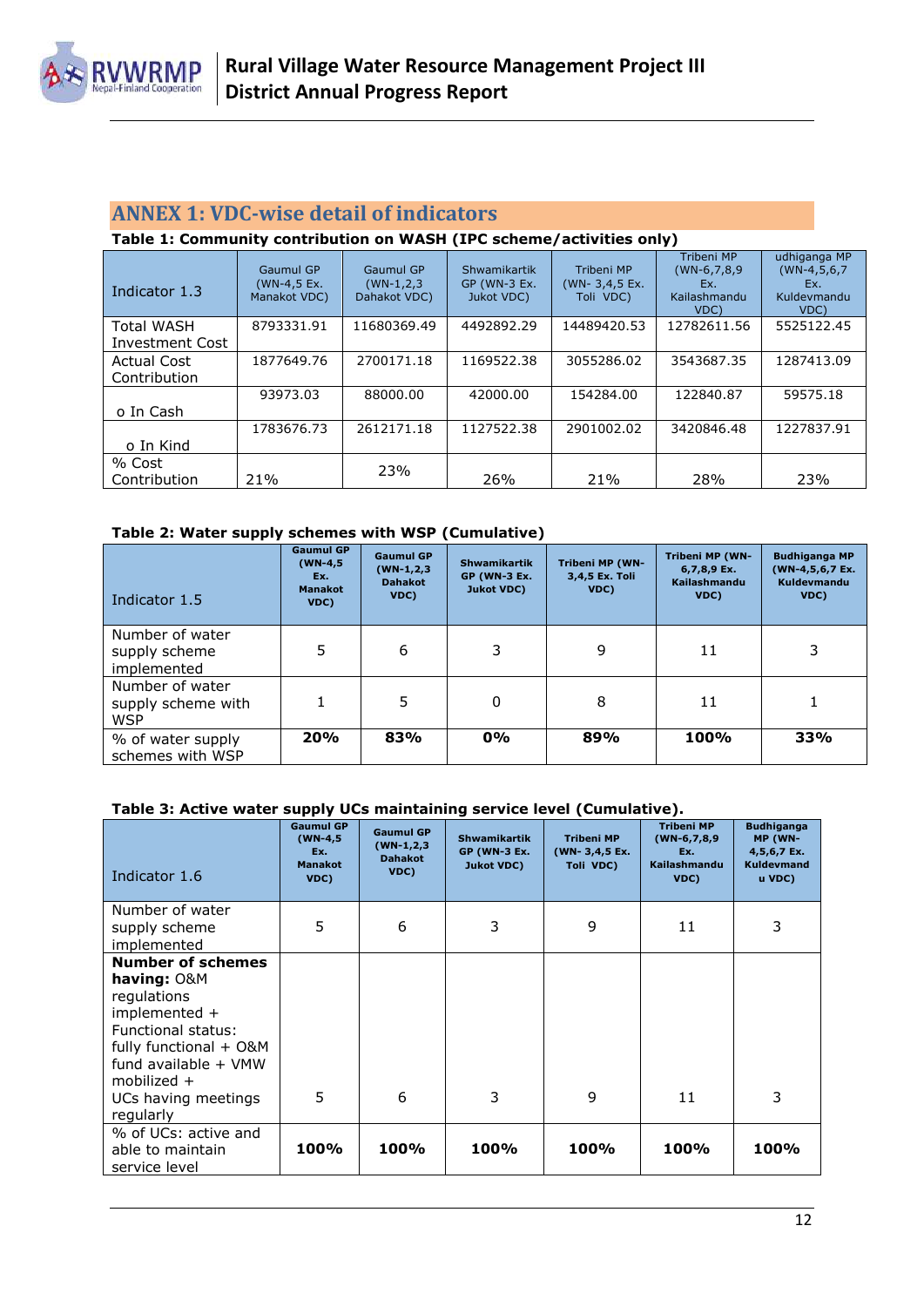

| Indicator 1.7                                          | <b>Gaumul GP</b><br>$(WN-4, 5)$<br>Ex.<br><b>Manakot</b><br>VDC) | <b>Gaumul GP</b><br>$(WN-1, 2, 3)$<br><b>Dahakot</b><br>VDC) | <b>Shwamikartik</b><br><b>GP (WN-3 Ex.</b><br><b>Jukot VDC)</b> | <b>Tribeni MP</b><br>(WN-3,4,5 Ex.<br>Toli VDC) | <b>Tribeni MP</b><br>$(WN-6,7,8,9)$<br>Ex.<br><b>Kailashmand</b><br>u VDC) | <b>Budhiganga</b><br>MP (WN-<br>4,5,6,7 Ex.<br><b>Kuldevmand</b><br>u VDC) |
|--------------------------------------------------------|------------------------------------------------------------------|--------------------------------------------------------------|-----------------------------------------------------------------|-------------------------------------------------|----------------------------------------------------------------------------|----------------------------------------------------------------------------|
| Number of water<br>supply scheme<br>implemented        | 5                                                                | 5                                                            | 3                                                               | 9                                               | 5                                                                          | 3                                                                          |
| Number of schemes<br>having at-least 3<br>public audit | 5                                                                | 5                                                            | 3                                                               | 9                                               | 5                                                                          | 3                                                                          |
| % of WS schemes<br>with at-least 3 public<br>audits    | 100%                                                             | 100%                                                         | 100%                                                            | 100%                                            | 100%                                                                       | 100%                                                                       |
| Number of<br>participation in public<br>audit          | 622                                                              | 802                                                          | 309                                                             | 964                                             | 598                                                                        | 606                                                                        |
| Number of female<br>participation                      | 324                                                              | 433                                                          | 164                                                             | 500                                             | 314                                                                        | 307                                                                        |
| Number of Dalit<br>participation                       | 99                                                               | 70                                                           | 61                                                              | 194                                             | 122                                                                        | 193                                                                        |
| Number of Janajati<br>participation                    | $\mathbf{0}$                                                     | $\Omega$                                                     | $\mathbf{0}$                                                    | $\mathbf 0$                                     | $\Omega$                                                                   | $\Omega$                                                                   |
| % of Female<br>participation                           | 52%                                                              | 54%                                                          | 53%                                                             | 52%                                             | 53%                                                                        | 51%                                                                        |
| % of Dalit<br>participation                            | 16%                                                              | 9%                                                           | 20%                                                             | 20%                                             | 20%                                                                        | 32%                                                                        |
| % of Janajati<br>participation                         | $0\%$                                                            | 0%                                                           | $0\%$                                                           | 0%                                              | $0\%$                                                                      | $0\%$                                                                      |
| Remarks                                                |                                                                  |                                                              |                                                                 |                                                 |                                                                            |                                                                            |

#### **Table 5: Composition of UC's key positions in implemented Water Supply schemes**

| Indicator 1.8                 | <b>Gaumul GP</b><br>(WN-4,5 Ex.<br><b>Manakot</b><br>VDC) | <b>Gaumul GP</b><br>$(WN-1, 2, 3)$<br><b>Dahakot</b><br>VDC) | <b>Shwamikartik</b><br><b>GP (WN-3 Ex.</b><br><b>Jukot VDC)</b> | <b>Tribeni MP (WN-</b><br>3,4,5 Ex. Toli<br>VDC) | <b>Tribeni MP</b><br>$(WN-6,7,8,9)$<br>Ex.<br>Kailashmandu<br>VDC) | <b>Budhiganga</b><br>MP (WN-<br>4,5,6,7 Ex.<br>Kuldevmandu<br>VDC) |
|-------------------------------|-----------------------------------------------------------|--------------------------------------------------------------|-----------------------------------------------------------------|--------------------------------------------------|--------------------------------------------------------------------|--------------------------------------------------------------------|
| <b>Total UC Key Positions</b> | 20                                                        | 20                                                           | 12                                                              | 20                                               | 20                                                                 | 12                                                                 |
| Female Key Positions          | 10                                                        | 10                                                           | 6                                                               | 10                                               | 10                                                                 | 6                                                                  |
| Dalit Key Positions           | 5                                                         | 1                                                            | 3                                                               | $\overline{2}$                                   | $\overline{2}$                                                     | 5                                                                  |
| Janajati Key Positions        | $\mathbf{0}$                                              | $\Omega$                                                     | $\Omega$                                                        | $\Omega$                                         | $\Omega$                                                           | $\mathbf{0}$                                                       |
| % Female Key<br>Positions     | 50%                                                       | 50%                                                          | 50%                                                             | 50%                                              | 50%                                                                | 50%                                                                |
| % Dalit Key Positions         | 25%                                                       | 5%                                                           | 25%                                                             | 10%                                              | 10%                                                                | 42%                                                                |
| % Janajati Key<br>Positions   | $0\%$                                                     | $0\%$                                                        | $0\%$                                                           | $0\%$                                            | $0\%$                                                              | $0\%$                                                              |
| Remarks                       |                                                           |                                                              |                                                                 |                                                  |                                                                    |                                                                    |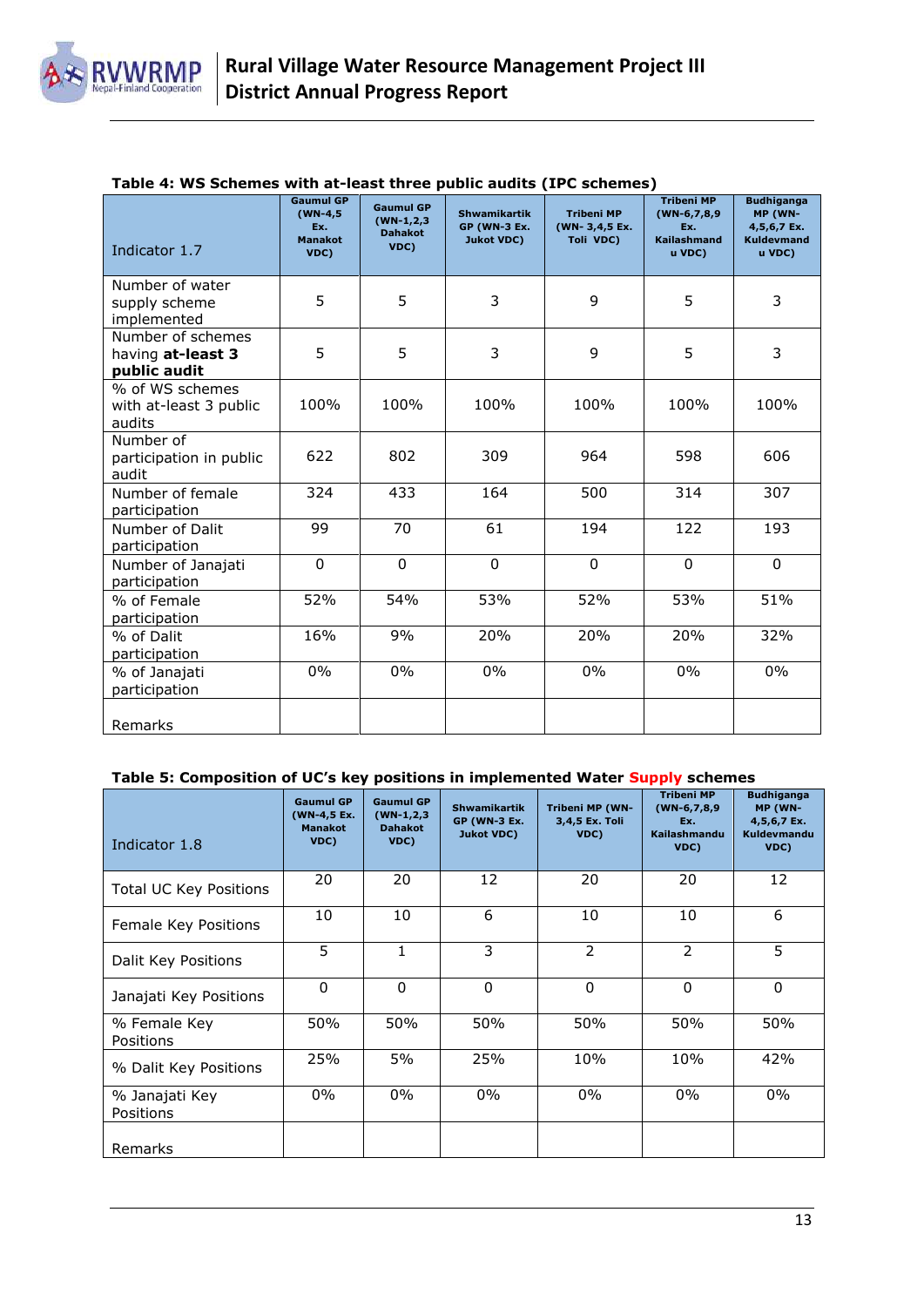

|  |  |  |  | Table 6.1: Status of CGD friendly WASH facilities in schools |
|--|--|--|--|--------------------------------------------------------------|
|--|--|--|--|--------------------------------------------------------------|

| Indicator 1.9                                                                       | <b>Gaumul GP</b><br>$(WN-4,5)$<br>Ex.<br><b>Manakot</b><br>VDC) | <b>Gaumul GP</b><br>$(WN-1, 2, 3)$<br><b>Dahakot</b><br>VDC) | <b>Shwamikartik</b><br><b>GP (WN-3 Ex.</b><br><b>Jukot VDC)</b> | <b>Tribeni MP</b><br>(WN-3,4,5 Ex.<br>Toli VDC) | <b>Tribeni MP</b><br>$(WN-6,7,8,9)$<br>Ex.<br>Kailashmandu<br>VDC) | <b>Budhiganga</b><br>MP (WN-<br>4,5,6,7 Ex.<br>Kuldevmandu<br>VDC) |
|-------------------------------------------------------------------------------------|-----------------------------------------------------------------|--------------------------------------------------------------|-----------------------------------------------------------------|-------------------------------------------------|--------------------------------------------------------------------|--------------------------------------------------------------------|
| <b>Total Number of Schools</b>                                                      | 5                                                               | 14                                                           | 9                                                               | 8                                               | 21                                                                 | 11                                                                 |
| Schools having child club                                                           | 5                                                               | 14                                                           | $\mathbf{3}$                                                    | 8                                               | 21                                                                 | 10                                                                 |
| Schools having functional<br>Water facilities within<br>school yard                 | $\overline{5}$                                                  | 9                                                            | 3                                                               | $\overline{7}$                                  | 21                                                                 | $\overline{7}$                                                     |
| Schools having low cost<br>water treatment practices<br>for drinking water service. | $\mathbf{1}$                                                    | $\overline{2}$                                               | $\mathbf{1}$                                                    | 3                                               | 3                                                                  | 3                                                                  |
| Schools having functional<br>toilet (1:50 student) cabin<br>& urinal.               | $\overline{4}$                                                  | 9                                                            | 3                                                               | 8                                               | 21                                                                 | $\overline{7}$                                                     |
| Schools having child &<br>gender friendly toilet                                    | $\overline{2}$                                                  | 5                                                            | $\overline{2}$                                                  | 3                                               | 5                                                                  | $\overline{2}$                                                     |
| School<br><b>MHM</b><br>having<br>facilities                                        | $\mathbf{1}$                                                    | $\mathbf{1}$                                                 | $\mathbf{0}$                                                    | $\overline{4}$                                  | 5                                                                  | $\mathbf{1}$                                                       |
| Schools with disable<br>students (crutches, wheel<br>chair user).                   | $\mathbf{1}$                                                    | $\mathbf{1}$                                                 | $\mathbf{0}$                                                    | 4                                               | 5                                                                  | $\mathbf{1}$                                                       |
| disable<br><b>Schools</b><br>having<br>friendly toilet (Ram+++)                     | $\Omega$                                                        | $\mathbf{0}$                                                 | $\mathbf{0}$                                                    | $\Omega$                                        | $\mathbf{0}$                                                       | $\Omega$                                                           |
| Schools<br>having<br>hand<br>washing<br>with<br>soap<br>facilities                  | 3                                                               | 14                                                           | $\mathbf{1}$                                                    | $\overline{7}$                                  | 11                                                                 | 3                                                                  |
| solid<br>Schools<br>having<br>waste<br>management<br>practices                      | 5                                                               | 14                                                           | $\overline{7}$                                                  | 8                                               | 21                                                                 | 11                                                                 |
| Schools having O&M fund<br>for sustaining the WASH<br>facilities                    | $\Omega$                                                        | $\mathbf{0}$                                                 | $\Omega$                                                        | $\Omega$                                        | $\Omega$                                                           | 0                                                                  |
| Schools having garden                                                               | 1                                                               | 3                                                            | $\mathbf{1}$                                                    | 3                                               | 5                                                                  | 3                                                                  |

*Note: Not include the ECD centre,*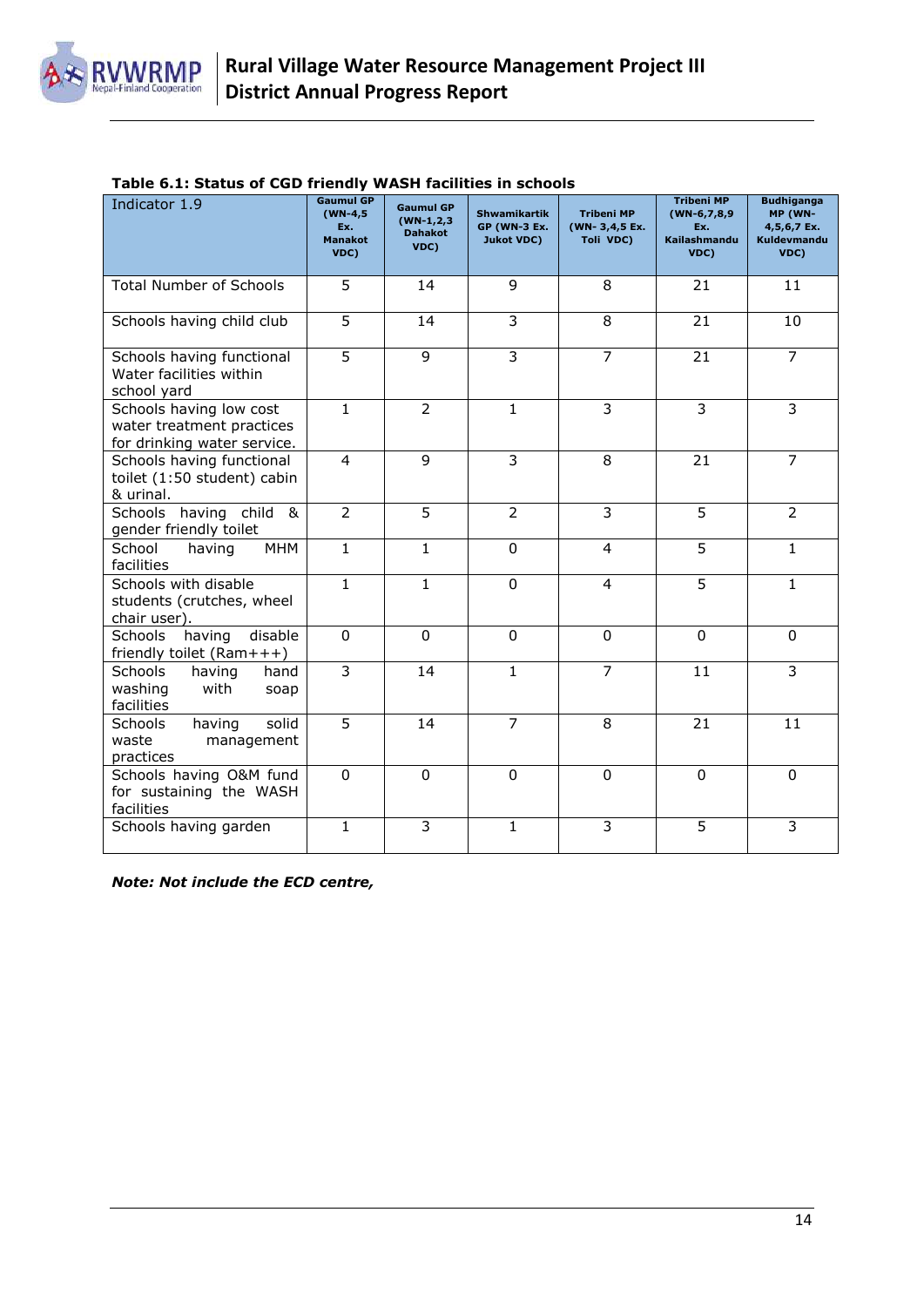

#### **Table 6.2: Status of CGD friendly WASH facilities in other institutions (health-post, public offices)**

| Indicator 1.9                                                                                  | <b>Gaumul GP</b><br>(WN-4,5 Ex.<br><b>Manakot</b><br>VDC) | <b>Gaumul GP</b><br>$(WN-1, 2, 3)$<br><b>Dahakot VDC)</b> | <b>Shwamikartik GP</b><br>(WN-3 Ex. Jukot<br>VDC) | Tribeni MP (WN-<br>3,4,5 Ex. Toli VDC) | <b>Tribeni MP</b><br>(WN-<br>6,7,8,9 Ex.<br><b>Kailashma</b><br>ndu VDC) | <b>Budhiganga</b><br>MP (WN-<br>4,5,6,7 Ex.<br><b>Kuldevmand</b><br>u VDC) |
|------------------------------------------------------------------------------------------------|-----------------------------------------------------------|-----------------------------------------------------------|---------------------------------------------------|----------------------------------------|--------------------------------------------------------------------------|----------------------------------------------------------------------------|
| Total<br>Number<br>of<br>institutions                                                          | 5                                                         | 3                                                         | $\overline{4}$                                    | $\overline{4}$                         | 4                                                                        | 10                                                                         |
| Institutions<br>having<br>functional<br>Water<br>facilities                                    | 3                                                         | 3                                                         | $\overline{4}$                                    | 4                                      | $\overline{4}$                                                           | 10                                                                         |
| Institutions having low<br>cost water treatment<br>practices for<br>drinking<br>water service. | $\Omega$                                                  | $\Omega$                                                  | $\Omega$                                          | $\Omega$                               | $\Omega$                                                                 | $\Omega$                                                                   |
| Institutions<br>having<br>functional toilet.                                                   | $\Omega$                                                  | $\Omega$                                                  | $\Omega$                                          | $\Omega$                               | $\Omega$                                                                 | $\Omega$                                                                   |
| Institutions<br>having<br>gender friendly toilet                                               | $\overline{2}$                                            | 3                                                         | $\mathbf{1}$                                      | $\overline{2}$                         | $\overline{2}$                                                           | 3                                                                          |
| Institutions<br>having<br>disable (crutch, wheel<br>friendly<br>chair<br>user)<br>toilet.      | $\Omega$                                                  | $\mathbf 0$                                               | $\Omega$                                          | $\mathbf 0$                            | $\Omega$                                                                 | $\Omega$                                                                   |
| Institutions having hand<br>washing<br>with<br>soap<br>facilities                              | 3                                                         | 3                                                         | $\overline{4}$                                    | 4                                      | 4                                                                        | 10                                                                         |
| Institutions having solid<br>waste<br>management<br>practices                                  | $\overline{2}$                                            | 3                                                         | $\overline{2}$                                    | $\overline{4}$                         | $\overline{2}$                                                           | 5                                                                          |
| Sub/Health post having<br>hospital<br>waste<br>management facilities                           | $\Omega$                                                  | $\Omega$                                                  | $\Omega$                                          | 1                                      | $\mathbf{1}$                                                             | 1                                                                          |

#### **Table 7: Affiliation of WS schemes in cooperatives in core VDCs (cumulative)**

| Indicator 1.10                                               | <b>Gaumul GP</b><br>(WN-4,5 Ex.<br><b>Manakot</b><br>VDC) | <b>Gaumul GP</b><br>$(WN-1, 2, 3)$<br><b>Dahakot VDC)</b> | <b>Shwamikartik GP</b><br>(WN-3 Ex. Jukot<br>VDC) | Tribeni MP (WN-<br>3,4,5 Ex. Toli<br>VDC) | <b>Tribeni MP</b><br>$(WN-6,7,8,9)$<br>Ex.<br><b>Kailashmandu</b><br>VDC) | <b>Budhiganga</b><br>MP (WN-<br>4,5,6,7 Ex.<br>Kuldevmandu<br>VDC) |
|--------------------------------------------------------------|-----------------------------------------------------------|-----------------------------------------------------------|---------------------------------------------------|-------------------------------------------|---------------------------------------------------------------------------|--------------------------------------------------------------------|
| Total number of WS                                           |                                                           |                                                           |                                                   |                                           |                                                                           |                                                                    |
| schemes                                                      | 5                                                         | 6                                                         | 3                                                 | 9                                         | 11                                                                        | 3                                                                  |
| Number of schemes<br>having account in<br>cooperative        |                                                           |                                                           |                                                   |                                           | 3                                                                         |                                                                    |
| Amount of total O&M<br>fund of WS schemes in<br>cooperatives | $\overline{\phantom{0}}$                                  |                                                           |                                                   |                                           | 166689                                                                    | 0.00                                                               |
| % of WS schemes<br>affiliated in<br>cooperatives             | $\overline{\phantom{0}}$                                  |                                                           |                                                   |                                           | 27%                                                                       | 33%                                                                |
| Remarks                                                      |                                                           |                                                           |                                                   |                                           |                                                                           |                                                                    |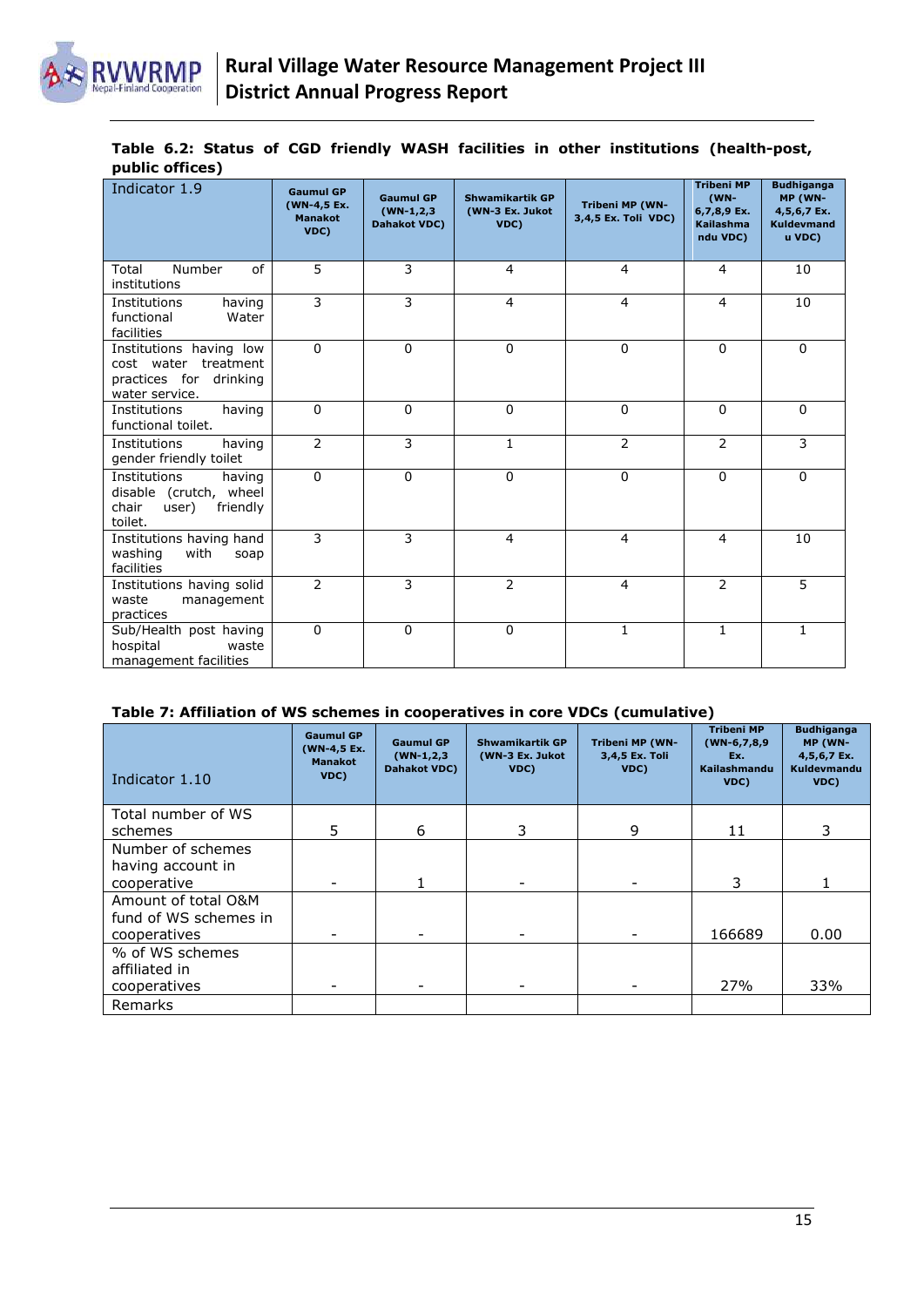

| Indicator 1.11                                                                                  | <b>Gaumul GP</b><br>(WN-4,5 Ex.<br><b>Manakot</b><br>VDC) | <b>Gaumul GP</b><br>$(WN-1,2,3)$<br><b>Dahakot VDC)</b> | <b>Shwamikartik GP</b><br>(WN-3 Ex. Jukot<br>VDC) | Tribeni MP (WN-<br>3,4,5 Ex. Toli<br>VDC) | <b>Tribeni MP</b><br>$(WN-6,7,8,9)$<br>Ex.<br>Kailashmandu<br>VDC) | <b>Budhiganga</b><br>MP (WN-<br>4,5,6,7 Ex.<br>Kuldevmandu<br>VDC) |
|-------------------------------------------------------------------------------------------------|-----------------------------------------------------------|---------------------------------------------------------|---------------------------------------------------|-------------------------------------------|--------------------------------------------------------------------|--------------------------------------------------------------------|
| Total household in as Ex<br>VDC)                                                                | 504                                                       | 743                                                     | 663                                               | 907                                       | 1924                                                               | 1241                                                               |
| HHs having access to<br>toilet to all at all time                                               | 504                                                       | 743                                                     | 663                                               | 907                                       | 1924                                                               | 1241                                                               |
| HHs having hand<br>washing with soap<br>facilities                                              | 335                                                       | 315                                                     | 199                                               | 765                                       | 600                                                                | 781                                                                |
| HHs having access to<br>safe drinking water<br>(practicing low cost HH<br>treatment technology) | 148                                                       | 189                                                     | 49                                                | 299                                       | 678                                                                | 381                                                                |
| HHs practicing safe food<br>intake.                                                             | 173                                                       | 310                                                     | 641                                               | 620                                       | 1924                                                               | 742                                                                |
| HH having ICS                                                                                   | 518                                                       | 130                                                     | 271                                               | 77                                        | 199                                                                | 429                                                                |
| HHs managing the FYM                                                                            | 95                                                        | 137                                                     | 99                                                | 229                                       | 614                                                                | 421                                                                |
| HH having the Chang                                                                             | 383                                                       | 574                                                     | 142                                               | 395                                       | 678                                                                | 381                                                                |
| HHs having waste Pit                                                                            | 180                                                       | 445                                                     | 73                                                | 387                                       | 215                                                                | 952                                                                |
| HHs managing the<br>waste water in HG                                                           | 112                                                       | 105                                                     | 42                                                | 145                                       | 381                                                                | 965                                                                |
| Self-monitored HHs<br>through SDA (1 <sup>st</sup> visit)                                       | 25                                                        | 20                                                      | 15                                                | 50                                        | 45                                                                 | 30                                                                 |
| Self-monitored HHs<br>through SDA (2 <sup>nd</sup> visit)                                       | 103                                                       | 127                                                     | 109                                               | 200                                       | 296                                                                | 210                                                                |
| Self-monitored HHs<br>through SDA (3rdvisit)                                                    | 145                                                       | 274                                                     | 74                                                | 125                                       | 296                                                                | 210                                                                |
| Declared Total<br>Sanitation WN/Cluster<br>(Yes/No)                                             | No                                                        | No                                                      | No                                                | <b>No</b>                                 | No                                                                 | No                                                                 |

#### **Table 8: Total sanitation status of core GPs (Ex- VDCs)**

#### **Table 9: Menstruating women using toilet in core VDCs**

|                                                                                                | <b>Gaumul GP</b><br>(WN-4,5 Ex.<br><b>Manakot</b><br>VDC) | <b>Gaumul GP</b><br>$(WN-1, 2, 3)$<br><b>Dahakot VDC)</b> | <b>Shwamikartik GP</b><br>(WN-3 Ex. Jukot<br>VDC) | <b>Tribeni MP (WN-</b><br>3,4,5 Ex. Toli<br>VDC) | <b>Tribeni MP</b><br>$(WN-6,7,8,9)$<br>Ex.<br><b>Kailashmandu</b><br>VDC) | <b>Budhiganga</b><br>MP (WN-<br>4,5,6,7 Ex.<br><b>Kuldevmandu</b><br>VDC) |
|------------------------------------------------------------------------------------------------|-----------------------------------------------------------|-----------------------------------------------------------|---------------------------------------------------|--------------------------------------------------|---------------------------------------------------------------------------|---------------------------------------------------------------------------|
| Indicator 1.12                                                                                 |                                                           |                                                           |                                                   |                                                  |                                                                           |                                                                           |
| Total respondents of<br><b>BCS</b>                                                             | 145                                                       | 274                                                       | 74                                                | 125                                              | 296                                                                       | 210                                                                       |
| Number of respondents:<br>Do menstruating<br>women able to use<br>toilet? with answer<br>"Yes" | 145                                                       | 274                                                       | 44                                                | 125                                              | 288                                                                       | 210                                                                       |
| % of menstruating<br>women able to use<br>toilet                                               |                                                           |                                                           | 59.45%                                            |                                                  | 97%                                                                       |                                                                           |
| Total respondents of<br><b>BCS</b>                                                             | 145                                                       | 274                                                       | 74                                                | 125                                              | 296                                                                       | 210                                                                       |
| Number of respondents:                                                                         | 145                                                       | 274                                                       | 74                                                | 125                                              | 288                                                                       | 210                                                                       |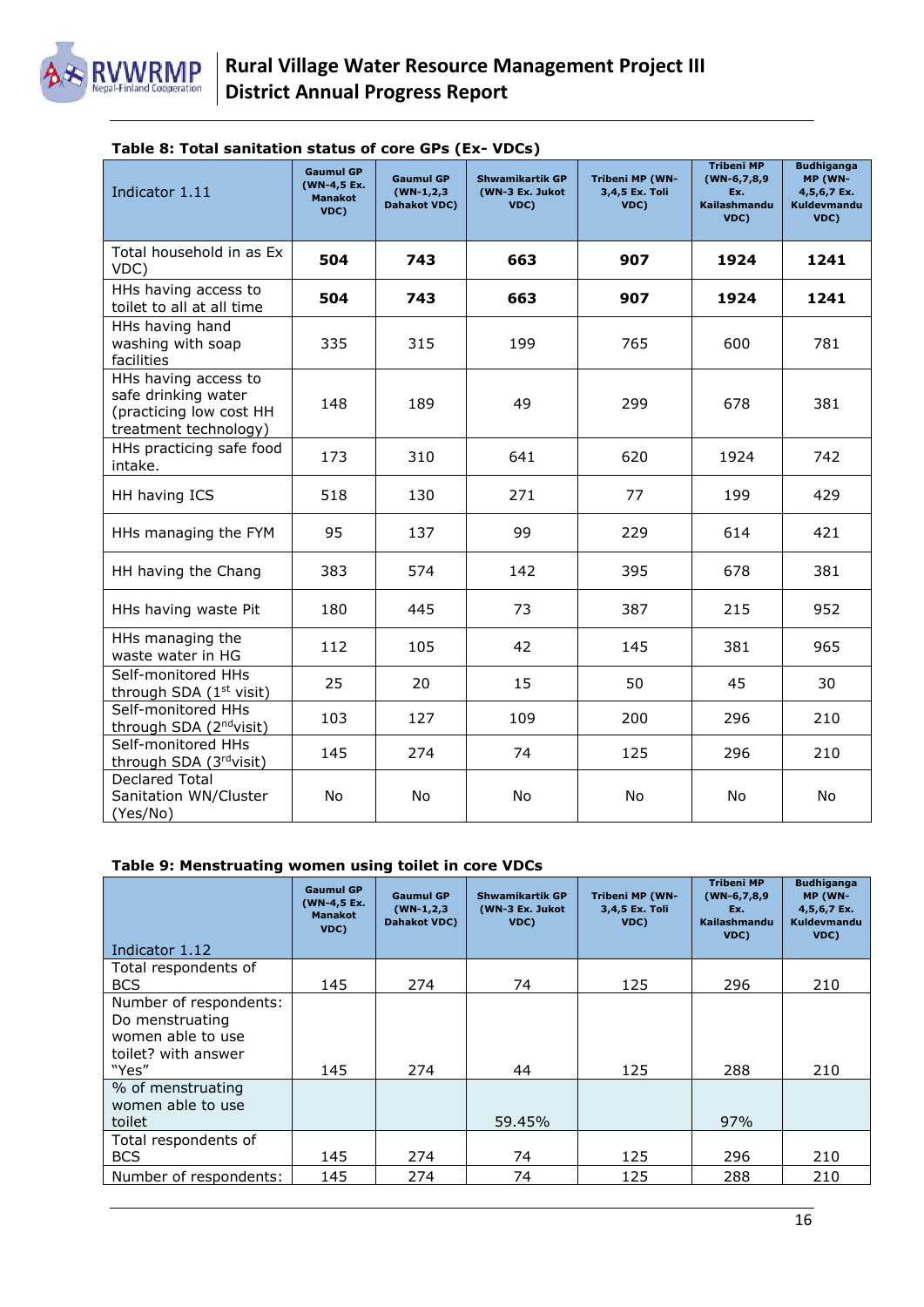

| Do menstruating<br>women able to use<br>regular tap? with<br>answer "Yes" |      |      |      |      |      |      |
|---------------------------------------------------------------------------|------|------|------|------|------|------|
| % of menstruating<br>women able to use<br>regular tap                     | 100% | 100% | 100% | 100% | 100% | 100% |

#### **Table 10: WS beneficiary households with functional home garden in core VDCs**

|                        | <b>Gaumul GP</b><br>(WN-4,5 Ex.<br><b>Manakot</b><br>VDC) | <b>Gaumul GP</b><br>$(WN-1, 2, 3)$<br>Dahakot VDC) | <b>Shwamikartik GP</b><br>(WN-3 Ex. Jukot<br>VDC) | <b>Tribeni MP (WN-</b><br>3,4,5 Ex. Toli<br>VDC) | <b>Tribeni MP</b><br>$(WN-6,7,8,9)$<br>Ex.<br>Kailashmandu<br>VDC) | <b>Budhiganga</b><br>MP (WN-<br>4,5,6,7 Ex.<br><b>Kuldevmandu</b><br>VDC) |
|------------------------|-----------------------------------------------------------|----------------------------------------------------|---------------------------------------------------|--------------------------------------------------|--------------------------------------------------------------------|---------------------------------------------------------------------------|
| Indicator 2.1          |                                                           |                                                    |                                                   |                                                  |                                                                    |                                                                           |
| Number of beneficiary  |                                                           |                                                    |                                                   |                                                  |                                                                    |                                                                           |
| households of WS       |                                                           |                                                    |                                                   |                                                  |                                                                    |                                                                           |
| schemes                | 312                                                       | 263                                                | 228                                               | 314                                              | 364                                                                | 178                                                                       |
| Number of WS           |                                                           |                                                    |                                                   |                                                  |                                                                    |                                                                           |
| beneficiary household  |                                                           |                                                    |                                                   |                                                  |                                                                    |                                                                           |
| with functional home   |                                                           |                                                    |                                                   |                                                  |                                                                    |                                                                           |
| garden*                | 294                                                       | 200                                                | 219                                               | 298                                              | 335                                                                | 178                                                                       |
| Number of people       |                                                           |                                                    |                                                   |                                                  |                                                                    |                                                                           |
| benefited by Home      |                                                           |                                                    |                                                   |                                                  |                                                                    |                                                                           |
| Garden                 | 1543                                                      | 1088                                               | 1158                                              | 1603                                             | 1796                                                               | 971                                                                       |
| % of WS beneficiary    |                                                           |                                                    |                                                   |                                                  |                                                                    |                                                                           |
| households with        |                                                           |                                                    |                                                   |                                                  |                                                                    |                                                                           |
| functional home garden | 94%                                                       | 76%                                                | 96%                                               | 95%                                              | 92%                                                                | 100%                                                                      |

\* Home garden means the household having 4 major crops in the garden: vegetables, spices, fodder, fruit and productive at least 6 months.

#### **Table 11: Women participation in HG, TOT and/or LF training in core VDCs**

|                                                                              | <b>Gaumul GP</b><br>(WN-4,5 Ex.<br><b>Manakot</b><br>VDC) | <b>Gaumul GP</b><br>$(WN-1, 2, 3)$<br><b>Dahakot VDC)</b> | <b>Shwamikartik GP</b><br>(WN-3 Ex. Jukot<br>VDC) | <b>Tribeni MP (WN-</b><br>3,4,5 Ex. Toli<br>VDC) | <b>Tribeni MP</b><br>(WN-6,7,8,9<br>Ex.<br>Kailashmandu<br>VDC) | <b>Budhiganga</b><br>MP (WN-<br>4,5,6,7 Ex.<br>Kuldevmandu<br>VDC) |
|------------------------------------------------------------------------------|-----------------------------------------------------------|-----------------------------------------------------------|---------------------------------------------------|--------------------------------------------------|-----------------------------------------------------------------|--------------------------------------------------------------------|
| Indicator 2.3                                                                |                                                           |                                                           |                                                   |                                                  |                                                                 |                                                                    |
| Number of participants<br>in HG training                                     | 294                                                       | 200                                                       | 219                                               | 298                                              | 335                                                             | 178                                                                |
| Number of women<br>participated in HG<br>training                            | 272                                                       | 174                                                       | 207                                               | 277                                              | 329                                                             | 153                                                                |
| Number of participants<br>in TOT                                             |                                                           |                                                           |                                                   |                                                  |                                                                 |                                                                    |
| Number of women<br>participated in TOT                                       |                                                           |                                                           |                                                   |                                                  |                                                                 |                                                                    |
| Number of participants<br>in Leader Farmer<br>training                       | $\overline{2}$                                            | 5                                                         | 3                                                 | 5                                                | 5                                                               | 3                                                                  |
| Number of women<br>participated in Leader<br>Farmer training                 |                                                           | 3                                                         | $\overline{2}$                                    | $\overline{2}$                                   | $\overline{2}$                                                  | $\mathbf{1}$                                                       |
| % of women<br>participation in HG                                            | 93%                                                       | 87%                                                       | 95%                                               | 93%                                              | 98%                                                             | 86%                                                                |
| % of women<br>participation in LF<br>training                                | 0%                                                        | 60%                                                       | 66%                                               | 40%                                              | 40%                                                             | 33%                                                                |
| % of women<br>participated in HG<br>and/or TOT and/or LF<br>training (total) |                                                           |                                                           |                                                   |                                                  |                                                                 |                                                                    |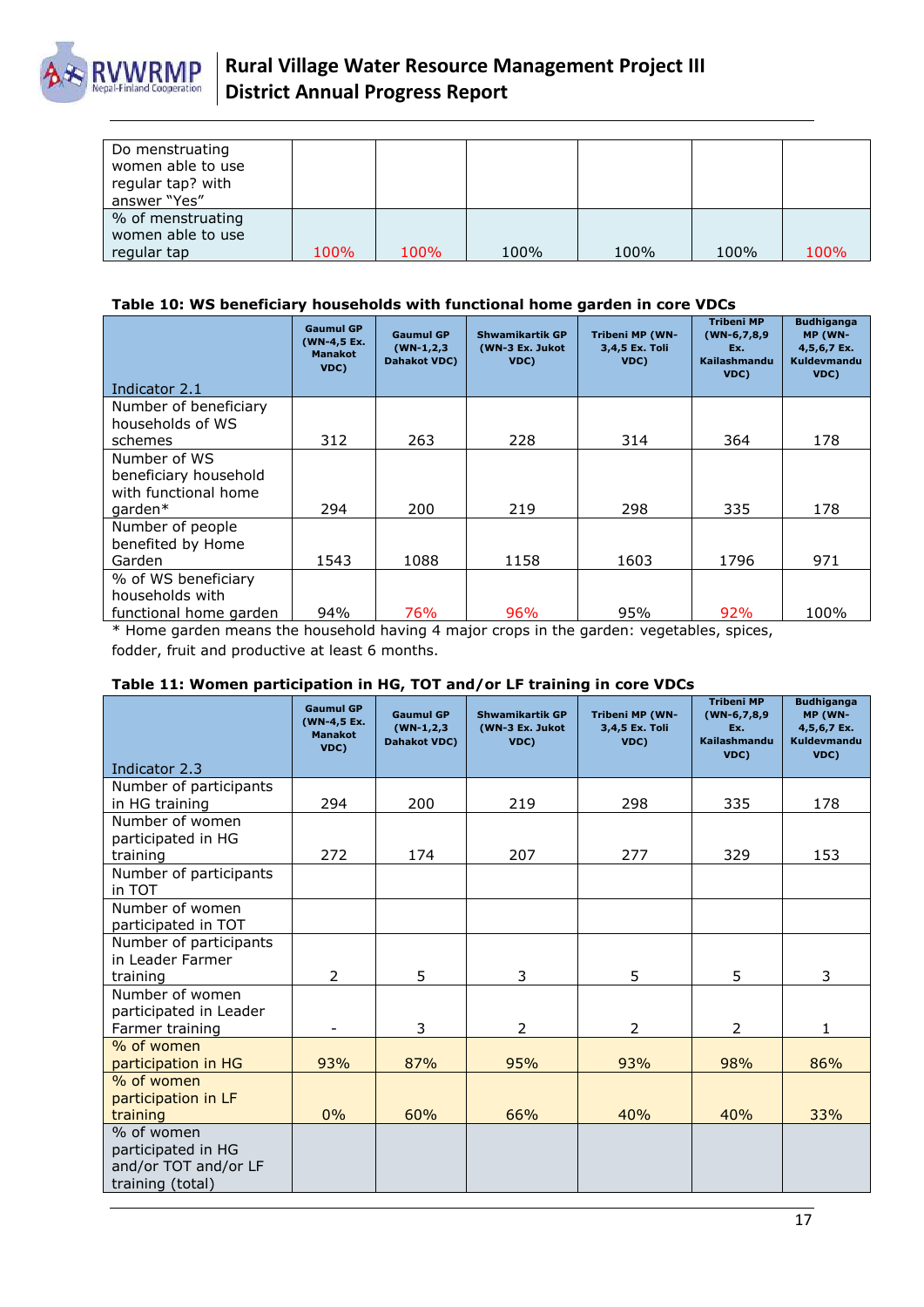

|                                            | <b>Gaumul GP</b><br>(WN-4,5 Ex.<br><b>Manakot</b><br>VDC) | <b>Gaumul GP</b><br>$(WN-1, 2, 3)$<br><b>Dahakot VDC)</b> | <b>Shwamikartik GP</b><br>(WN-3 Ex. Jukot<br>VDC) | <b>Tribeni MP (WN-</b><br>3,4,5 Ex. Toli<br>VDC) | <b>Tribeni MP</b><br>$(WN-6,7,8,9)$<br>Ex.<br><b>Kailashmandu</b><br>VDC) | <b>Budhiganga</b><br>MP (WN-<br>4,5,6,7 Ex.<br>Kuldevmandu<br>VDC) |
|--------------------------------------------|-----------------------------------------------------------|-----------------------------------------------------------|---------------------------------------------------|--------------------------------------------------|---------------------------------------------------------------------------|--------------------------------------------------------------------|
| Indicator 2.4                              |                                                           |                                                           |                                                   |                                                  |                                                                           |                                                                    |
| Number of total WS                         |                                                           |                                                           |                                                   |                                                  |                                                                           |                                                                    |
| beneficiary Households                     | 312                                                       | 263                                                       | 228                                               | 314                                              | 364                                                                       | 178                                                                |
| Number of Dalit HH                         | 82                                                        | 26                                                        | 36                                                | 53                                               | 111                                                                       | 69                                                                 |
| Number of Janajati HH                      | $\mathbf{0}$                                              | $\mathbf{0}$                                              | 0                                                 | $\Omega$                                         | $\mathbf{0}$                                                              | $\Omega$                                                           |
| % of Dalit HH in the                       |                                                           |                                                           |                                                   |                                                  |                                                                           |                                                                    |
| beneficiary community                      | 26%                                                       | 10%                                                       | 16%                                               | 17%                                              | 30%                                                                       | 39%                                                                |
| % of Janajati HH in the                    |                                                           |                                                           |                                                   |                                                  |                                                                           |                                                                    |
| beneficiary community                      | 0                                                         | 0                                                         | 0                                                 | 0                                                | 0                                                                         | 0                                                                  |
| Number of participants                     |                                                           |                                                           |                                                   |                                                  |                                                                           |                                                                    |
| in HG training                             | 294                                                       | 200                                                       | 219                                               | 298                                              | 335                                                                       | 178                                                                |
| Number of Dalit                            |                                                           |                                                           |                                                   |                                                  |                                                                           |                                                                    |
| participants                               | 98                                                        | 25                                                        | 30                                                | 35                                               | 106                                                                       | 80                                                                 |
| Number of Janajati                         |                                                           |                                                           |                                                   |                                                  |                                                                           |                                                                    |
| participants                               | $\mathbf 0$                                               | 0                                                         | 0                                                 | $\Omega$                                         | 0                                                                         | 0                                                                  |
| % of Dalit participation<br>in HG training | 33%                                                       | 13%                                                       | 14%                                               | 12%                                              | 32%                                                                       | 45%                                                                |
| % of Janajati                              |                                                           |                                                           |                                                   |                                                  |                                                                           |                                                                    |
| participation in HG                        |                                                           |                                                           |                                                   |                                                  |                                                                           |                                                                    |
| training                                   | $\Omega$                                                  | $\Omega$                                                  | $\Omega$                                          | 0                                                | $\mathbf{0}$                                                              | $\Omega$                                                           |
| % Difference in                            |                                                           |                                                           |                                                   |                                                  |                                                                           |                                                                    |
| proportionate                              |                                                           |                                                           |                                                   |                                                  |                                                                           |                                                                    |
| participation of Dalit                     | 7%                                                        | 3%                                                        | $-2%$                                             | $-5%$                                            | 2%                                                                        | 6%                                                                 |
| % Difference in                            |                                                           |                                                           |                                                   |                                                  |                                                                           |                                                                    |
| proportionate                              |                                                           |                                                           |                                                   |                                                  |                                                                           |                                                                    |
| participation of Janajati                  | $\overline{0}$                                            | $\mathbf{0}$                                              | $\pmb{0}$                                         | $\mathbf{0}$                                     | $\mathbf{0}$                                                              | $\mathbf{0}$                                                       |

#### **Table 12: Proportion of participants in Home garden training in core VDCs**

#### **Table 13: Active Micro-hydro UCs with capacity to maintain service level in core VDCs**

| Indicator 2.9                                                                                                                                                          | <b>Gaumul GP</b><br>(WN-4,5 Ex.<br><b>Manakot</b><br>VDC) | <b>Gaumul GP</b><br>$(WN-1, 2, 3)$<br><b>Dahakot VDC)</b> | <b>Shwamikartik GP</b><br>(WN-3 Ex. Jukot<br>VDC) | Tribeni MP (WN-<br>3,4,5 Ex. Toli<br>VDC) | <b>Tribeni MP</b><br>$(WN-6,7,8,9)$<br>Ex.<br>Kailashmandu<br>VDC) | <b>Budhiganga</b><br>MP (WN-<br>4,5,6,7 Ex.<br>Kuldevmandu<br>VDC) |
|------------------------------------------------------------------------------------------------------------------------------------------------------------------------|-----------------------------------------------------------|-----------------------------------------------------------|---------------------------------------------------|-------------------------------------------|--------------------------------------------------------------------|--------------------------------------------------------------------|
| Number of Micro-hydro<br>schemes (including MUS<br>with MHP)                                                                                                           |                                                           |                                                           |                                                   |                                           |                                                                    |                                                                    |
| <b>Number of MH schemes having:</b>                                                                                                                                    |                                                           |                                                           |                                                   |                                           |                                                                    |                                                                    |
| Paid maintenance<br>worker                                                                                                                                             |                                                           |                                                           |                                                   |                                           |                                                                    |                                                                    |
| Public audit at least                                                                                                                                                  |                                                           |                                                           |                                                   |                                           |                                                                    |                                                                    |
| once a year                                                                                                                                                            |                                                           |                                                           |                                                   |                                           |                                                                    |                                                                    |
| Affiliated with                                                                                                                                                        |                                                           |                                                           |                                                   |                                           |                                                                    |                                                                    |
| cooperatives                                                                                                                                                           |                                                           |                                                           |                                                   |                                           |                                                                    |                                                                    |
| <b>Number of schemes</b><br>having composition:<br>paid maintenance<br>worker +<br>conducted public audit<br>at least once a year +<br>affiliated with<br>cooperatives |                                                           |                                                           |                                                   |                                           |                                                                    |                                                                    |
| % of MHP UCs: active                                                                                                                                                   |                                                           |                                                           |                                                   |                                           |                                                                    |                                                                    |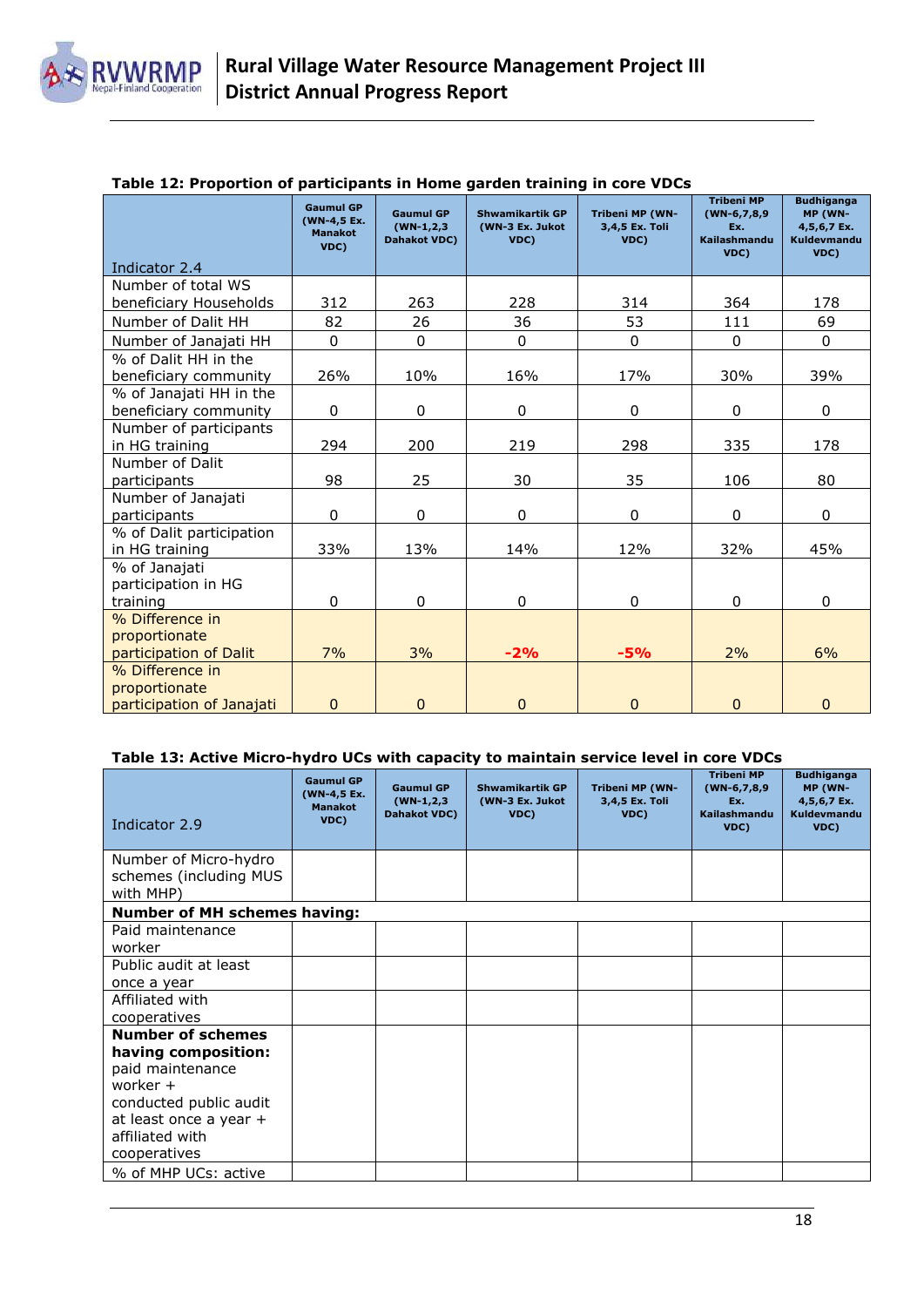

| and able to maintain |  |  |  |
|----------------------|--|--|--|
| service level        |  |  |  |

#### **Table 14: Detail of participation in Income Generating Activities**

| Type of Income***<br>Generating Training | <b>Gaumul GP</b><br>(WN-4,5 Ex.<br><b>Manakot</b><br>VDC) | <b>Gaumul GP</b><br>$(WN-1,2,3)$<br>Dahakot VDC) | <b>Shwamikartik</b><br><b>GP (WN-3 Ex.</b><br><b>Jukot VDC)</b> | <b>Tribeni MP</b><br>$(WN - 3, 4, 5)$<br>Ex. Toli VDC) | <b>Tribeni MP</b><br>$(WN-6,7,8,9)$<br>Ex.<br>Kailashmandu<br>VDC) | <b>Budhiganga</b><br>MP (WN-<br>4,5,6,7 Ex.<br>Kuldevmandu<br>VDC) |
|------------------------------------------|-----------------------------------------------------------|--------------------------------------------------|-----------------------------------------------------------------|--------------------------------------------------------|--------------------------------------------------------------------|--------------------------------------------------------------------|
| Leader Farmers                           |                                                           |                                                  |                                                                 |                                                        |                                                                    |                                                                    |
| training                                 | $\overline{2}$                                            | 5                                                | 3                                                               | 5                                                      | 5                                                                  | 3                                                                  |
| <b>LRP</b>                               | 1                                                         | 3                                                |                                                                 |                                                        |                                                                    | 3                                                                  |
| Commercial vegetables                    | 12                                                        | 7                                                | 2                                                               | 38                                                     | 42                                                                 | 6                                                                  |
| <b>Commercial Spices</b>                 |                                                           |                                                  |                                                                 |                                                        |                                                                    |                                                                    |
| Micro enterprises                        |                                                           |                                                  |                                                                 |                                                        |                                                                    |                                                                    |
| Multipurpose nursery                     | $\overline{2}$                                            | $\mathcal{P}$                                    | $\mathcal{P}$                                                   | $\mathcal{P}$                                          | 2                                                                  | $\mathcal{P}$                                                      |
| Poly house                               |                                                           |                                                  |                                                                 |                                                        |                                                                    |                                                                    |
| construction                             |                                                           |                                                  |                                                                 |                                                        |                                                                    |                                                                    |
| VMW training &                           |                                                           |                                                  |                                                                 |                                                        |                                                                    |                                                                    |
| mobilization                             | 5                                                         | 6                                                | 3                                                               | 5                                                      | 6                                                                  | 4                                                                  |
|                                          |                                                           |                                                  |                                                                 |                                                        |                                                                    |                                                                    |
|                                          |                                                           |                                                  |                                                                 |                                                        |                                                                    |                                                                    |
| Total                                    | 22                                                        | 23                                               | 10                                                              | 50                                                     | 56                                                                 | 19                                                                 |

\*\*\* Note: Agro-vets, LRPs, Leader Farmers, Small Enterprises. This should also include all commercial farmers having been trained. Please don't include the participants trained under TA fund.

#### **Table 15: Composition of leadership posts of project supported cooperatives.**

| Indicator 2.11            | <b>Gaumul GP</b><br>(WN-4,5 Ex.<br><b>Manakot</b><br>VDC) | <b>Gaumul GP</b><br>$(WN-1, 2, 3)$<br><b>Dahakot VDC)</b> | <b>Shwamikartik GP</b><br>(WN-3 Ex. Jukot<br>VDC) | <b>Tribeni MP (WN-</b><br>3,4,5 Ex. Toli<br>VDC) | <b>Tribeni MP</b><br>$(WN-6,7,8,9)$<br>Ex.<br><b>Kailashmandu</b><br>VDC) | <b>Budhiganga</b><br>MP (WN-<br>4,5,6,7 Ex.<br>Kuldevmandu<br>VDC) |
|---------------------------|-----------------------------------------------------------|-----------------------------------------------------------|---------------------------------------------------|--------------------------------------------------|---------------------------------------------------------------------------|--------------------------------------------------------------------|
| Total leadership position |                                                           |                                                           |                                                   |                                                  |                                                                           |                                                                    |
| of cooperatives           | -                                                         |                                                           |                                                   |                                                  | 15                                                                        | 13                                                                 |
| Female leadership         |                                                           |                                                           |                                                   |                                                  |                                                                           |                                                                    |
| position                  |                                                           |                                                           |                                                   |                                                  | 2.                                                                        | 3                                                                  |
| Dalit leadership position |                                                           |                                                           |                                                   |                                                  | $\Omega$                                                                  | $\mathcal{P}$                                                      |
| Janajati leadership       |                                                           |                                                           |                                                   |                                                  |                                                                           |                                                                    |
| position                  |                                                           |                                                           |                                                   |                                                  | 0                                                                         | 0                                                                  |
| % Female leadership       |                                                           |                                                           |                                                   |                                                  |                                                                           |                                                                    |
| position                  |                                                           |                                                           |                                                   |                                                  | 13%                                                                       | 23%                                                                |
| % Dalit leadership        |                                                           |                                                           |                                                   |                                                  |                                                                           |                                                                    |
| position                  |                                                           |                                                           |                                                   |                                                  | $0\%$                                                                     | 15%                                                                |
| % Janajati leadership     |                                                           |                                                           |                                                   |                                                  |                                                                           |                                                                    |
| position                  |                                                           |                                                           |                                                   |                                                  | 0                                                                         | 0                                                                  |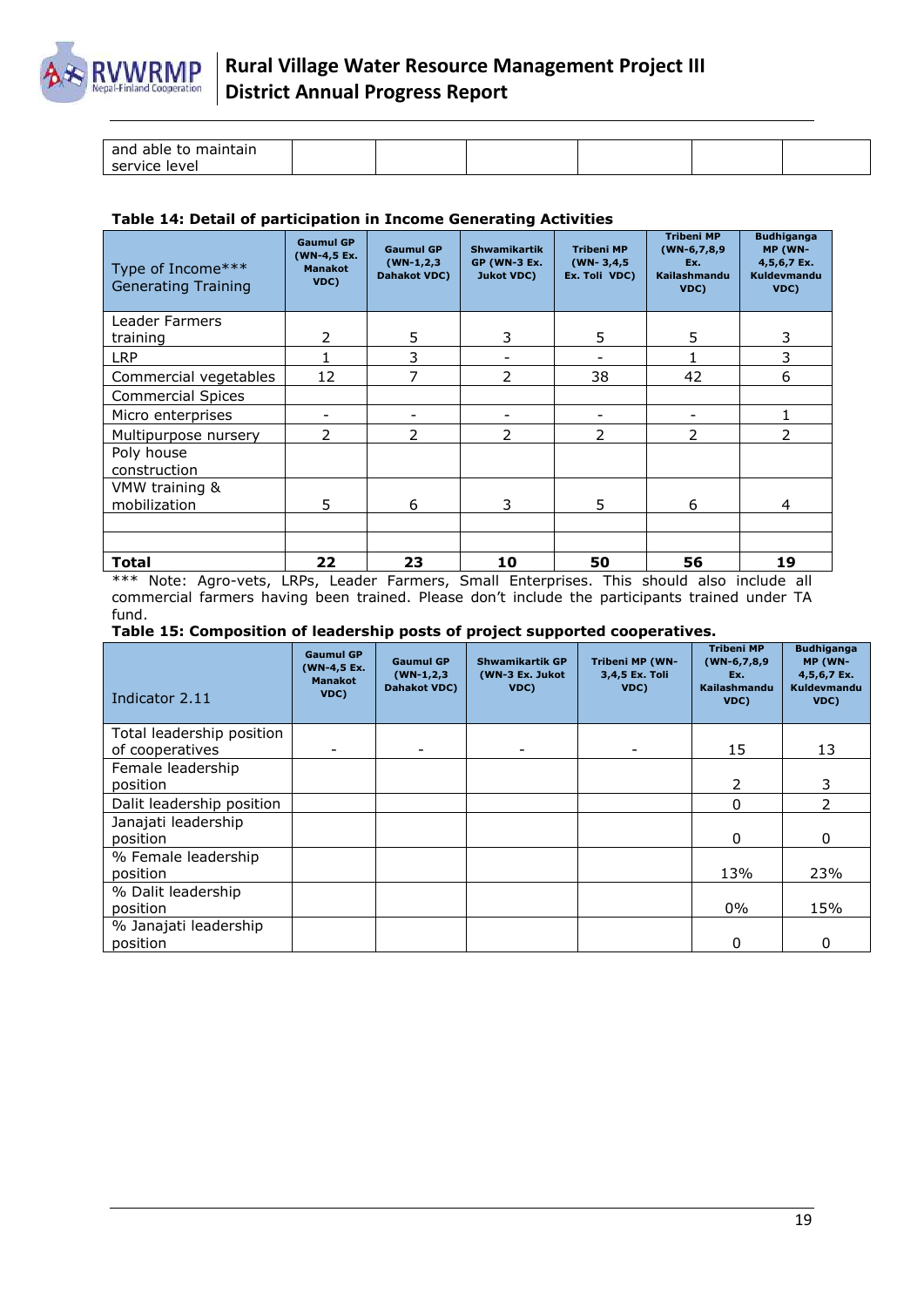

|  | Table 16: Operational self-sufficiency of project supported cooperatives |  |  |  |
|--|--------------------------------------------------------------------------|--|--|--|
|  |                                                                          |  |  |  |

| <b>Name of cooperative</b> | <b>Interest</b><br>Income (in<br>NPR)<br>(A) | <b>Operational</b><br>Cost (in<br>NPR)<br>(B) | <b>Interest</b><br>Paid (in<br>NPR)<br>(C) | <b>Loan Loss</b><br><b>Provision (in)</b><br>NPR)<br>(D) | <b>Operational</b><br><b>Self</b><br><b>Sufficiency</b><br>$(OSS)^1$<br>(in %) |
|----------------------------|----------------------------------------------|-----------------------------------------------|--------------------------------------------|----------------------------------------------------------|--------------------------------------------------------------------------------|
| New Vision S&C             |                                              |                                               |                                            |                                                          |                                                                                |
| Cooperative Ltd            |                                              |                                               |                                            |                                                          |                                                                                |
| Janakalyan Multi-          |                                              |                                               |                                            |                                                          |                                                                                |
| purpose Cooperative        |                                              |                                               |                                            |                                                          |                                                                                |
| Ltd.                       |                                              |                                               |                                            |                                                          |                                                                                |
|                            |                                              |                                               |                                            |                                                          |                                                                                |
|                            |                                              |                                               |                                            |                                                          |                                                                                |

#### **Table 17: Composition of shareholders of project supported cooperatives**

| <b>Name of cooperative</b> | <b>Total</b>        | <b>Shareholders by</b><br>sex |        | <b>Shareholders by ethnicity</b> |          |        |  |
|----------------------------|---------------------|-------------------------------|--------|----------------------------------|----------|--------|--|
|                            | <b>Shareholders</b> | Male                          | Female | <b>Dalit</b>                     | Janajati | Others |  |
| New Vision S&C Cooperative |                     |                               |        |                                  |          |        |  |
| Ltd                        | 527                 | 299                           | 228    | 118                              |          | 409    |  |
| Janakalyan Multi-purpose   |                     |                               |        |                                  |          |        |  |
| Cooperative Ltd.           | 542                 | 325                           | 217    | 138                              |          | 404    |  |

#### **Table 18: VDC contribution on total actual investment**

| Indicator 3.9                                          | <b>Gaumul GP</b><br>$(WN-4,5)$<br>Ex.<br><b>Manakot</b><br>VDC) | <b>Gaumul GP</b><br>$(WN-1, 2, 3)$<br><b>Dahakot VDC)</b> | <b>Shwamikartik</b><br><b>GP (WN-3 Ex.</b><br>Jukot VDC) | <b>Tribeni MP</b><br>N-3,4,5 Ex. Toli<br>VDC) | <b>Tribeni MP</b><br>$(WN-6, 7, 8, 9)$<br>Ex.<br>Kailashmandu<br>VDC) | <b>Budhiganga</b><br>MP (WN-<br>4,5,6,7 Ex.<br>Kuldevmandu<br>VDC) |
|--------------------------------------------------------|-----------------------------------------------------------------|-----------------------------------------------------------|----------------------------------------------------------|-----------------------------------------------|-----------------------------------------------------------------------|--------------------------------------------------------------------|
| Total actual expenditure<br>in investment cost         | 8793331                                                         | 11680369                                                  | 4492892                                                  | 14489420                                      | 12782611                                                              | 5525122                                                            |
| Ex-VDC contribution                                    | 1203273                                                         | 1355826                                                   | 298971                                                   | 806397                                        | 976523                                                                | 358807                                                             |
| % of VDC contribution<br>against actual<br>expenditure | 8%                                                              | 7%                                                        | 7%                                                       | 6%                                            | 8%                                                                    | 6%                                                                 |

 $\overline{a}$ 

<sup>1</sup> Here, Operational Self Sufficiency is: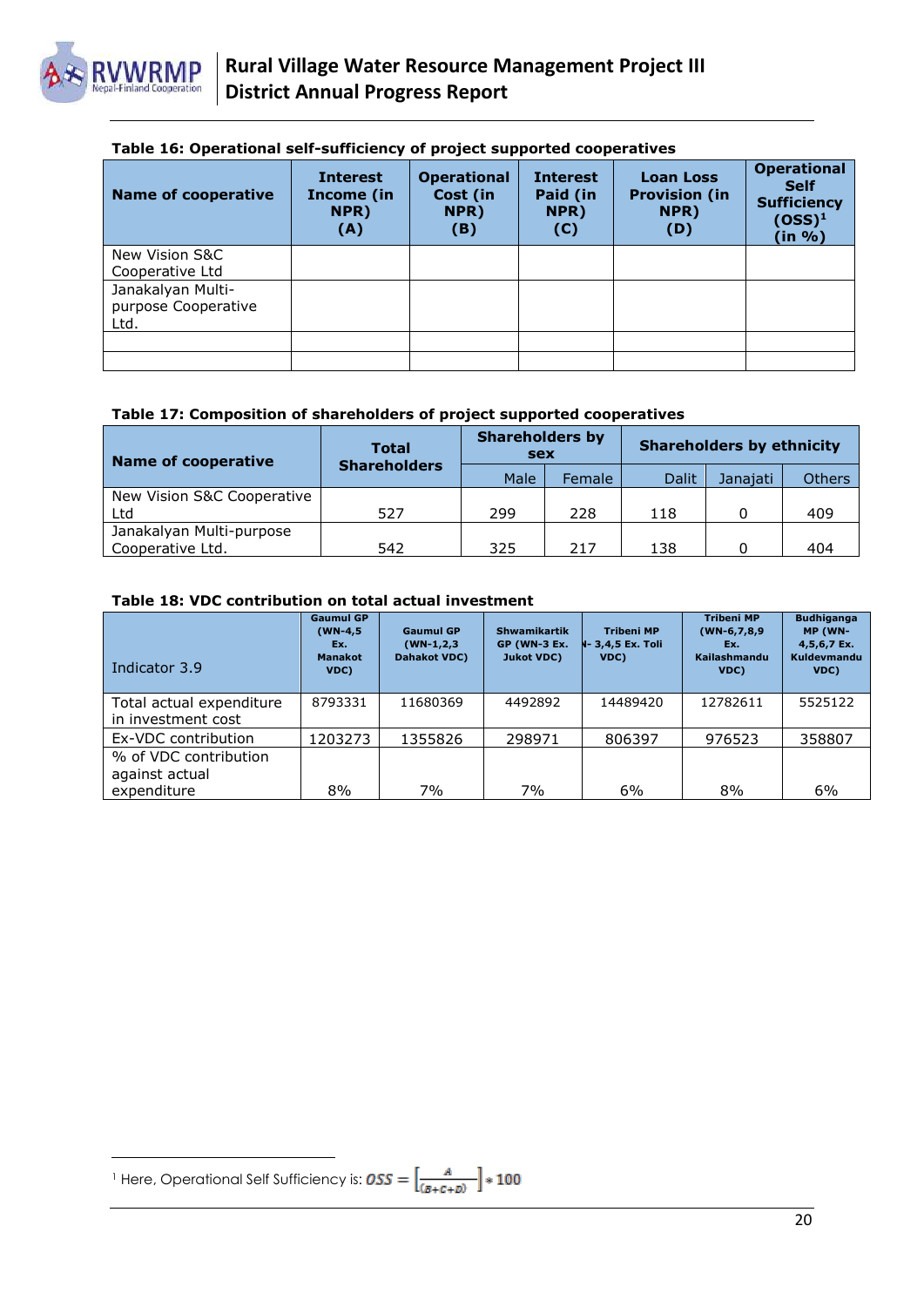

| <b>S.N.</b>    | Name of staff                      | Male /        | <b>Position</b> | <b>Working Area</b>                   | <b>Date: started</b> | <b>Contract Ended</b> |
|----------------|------------------------------------|---------------|-----------------|---------------------------------------|----------------------|-----------------------|
|                |                                    | <b>Female</b> |                 |                                       | from                 | <b>Ended date</b>     |
| $\mathbf{1}$   | Man Bahadur Thapa                  | Male          | <b>FC</b>       | Jukot                                 | 2072/12/16           | 2074/03/30            |
| $\overline{2}$ | Ms. Kalpana Rana                   | Female        | <b>HP</b>       | Jukot                                 | 2072/12/16           | 2074/03/30            |
| $\overline{3}$ | Daan Bdr. Thapa                    | Male          | <b>WRT</b>      | Jukot                                 | 2072/12/16           | 2074/03/30            |
| $\overline{4}$ | Dala Bdr. Khadka                   | Male          | <b>FC</b>       | Dahakot                               | 2068/07/01           | 2074/03/30            |
| $\overline{5}$ | Dipak Nath                         | Male          | <b>HP</b>       | Dahakot                               | 2073/01/01           | 2074/03/30            |
| $\overline{6}$ | Lokendra Rokaya                    | Male          | <b>WRT</b>      | Dahakot                               | 2072/12/16           | 2074/03/30            |
| 7              | Chakra Bdr. Kuwar                  | Male          | <b>WRT</b>      | Dahakot                               | 2068/07/01           | 2074/03/30            |
| $\overline{8}$ | Hem Raj Upadhaya                   | Male          | <b>FC</b>       | Manakot                               | 2068/07/01           | 2074/03/30            |
| $\overline{9}$ | Prem Bdr. Khadka                   | Male          | <b>HP</b>       | Manakot                               | 2068/07/01           | 2074/03/30            |
| 10             | Dev Bahadur Thapa                  | Male          | <b>WRT</b>      | Manakot                               | 2072/12/16           | 2074/03/30            |
| 11             | Rana Bahadur BK                    | Male          | <b>FC</b>       | Kailashmandu                          | 2068/07/01           | 2074/03/30            |
| 12             | Kiran Ku. Roule                    | Female        | <b>HP</b>       | Kailashmandu                          | 2070/11/01           | 2074/03/30            |
| 13             | Amar Bdr. BK                       | Male          | <b>WRT</b>      | Kailashmandu                          | 2072/12/16           | 2074/03/30            |
| 14             | Min Bdr. Budha                     | Male          | <b>FC</b>       | Toli                                  | 2068/07/01           | 2074/03/30            |
| 15             | Jaya Raj Jaisi                     | Male          | <b>HP</b>       | Toli                                  | 2068/07/01           | 2074/03/30            |
| 16             | Gorakh Bdr. Aidee                  | Male          | <b>FC</b>       | Kuldevmandu                           | 2068/07/01           | 2074/03/30            |
| 17             | Mina Rana                          | Female        | <b>HP</b>       | Kuldevmandu                           | 2072/12/16           | 2074/03/30            |
| 18             | Keshav Raj Jaisi                   | Male          | <b>WRT</b>      | Kuldevmandu                           | 2068/07/01           | 2074/03/30            |
| 19             | Dhan Bdr. KC                       | Male          | LP              | Jukot, Toli &<br>Kailashmandu         | 2070/11/01           | 2074/03/30            |
| 20             | Bhim Raj Giri                      | Male          | <b>SE</b>       | Jukot, Toli &<br>Kuldevmandu          | 2070/11/01           | 2074/03/30            |
| 21             | Gorakh Bdr. Thapa                  | Male          | <b>SE</b>       | Manakot,<br>Dahakot &<br>Kailashmandu | 2073/02/01           | 2074/03/30            |
|                | Short Term Service Providers (WRT) |               |                 |                                       |                      |                       |
| $\mathbf{1}$   | Rana Bdr. Saud                     | Male          | <b>WRT</b>      | Jukot                                 | 2073/10/16           | 2074/03/30            |
| $\overline{2}$ | Ram Bdr. BK                        | Male          | <b>WRT</b>      | Manakot                               | 2073/10/16           | 2074/03/30            |
| $\overline{3}$ | Surendra Thapa                     | Male          | <b>WRT</b>      | Dahakot                               | 2073/10/16           | 2074/03/30            |

#### **Table 19: SO / SP Staff List**